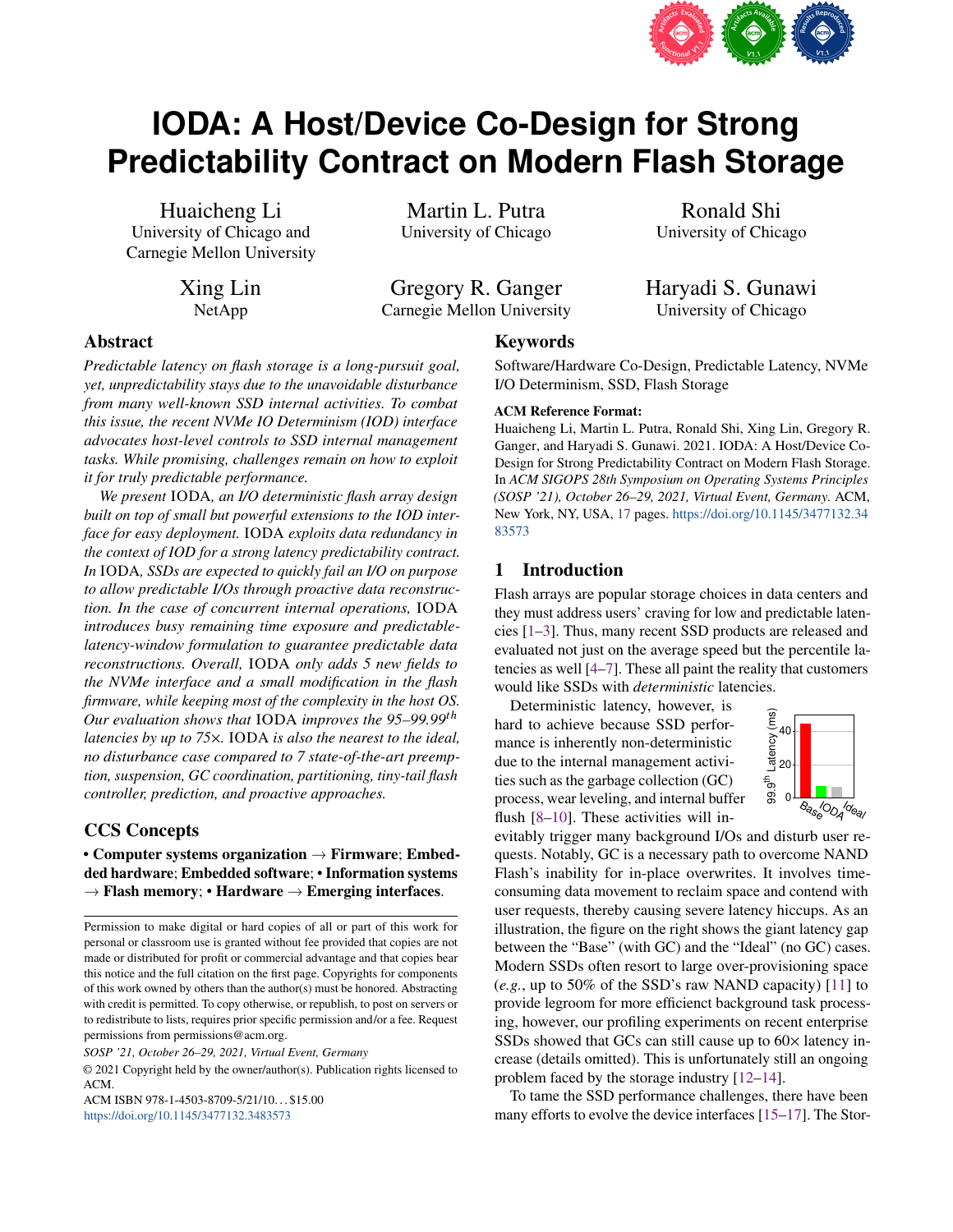age Interface Technical Committee has standardized many extensions over the last decade: from UNMAP/TRIM (2011) [15], ATOMIC\_WRITE (2013) [16], STREAM (2017) [17], to a recent one, the NVMe I/O Determinism (IOD) interface (2019) [18]. One IOD feature is the *predictable latency mode* (PLM) interface, which suggests SSDs work in two alternating modes across time: the deterministic (predictable) and non-deterministic ("busy" for short). IOD-PLM tries to deliver the best I/O latency during the predictable mode and only schedules background activities in the busy mode. The specification does not provide the exact definition of "deterministic window," but a common understanding suggests that in a deterministic window, the device should not perform internal activities that would cause unpredictable latencies to user I/Os. (*i.e.*, background operations should only be done in the busy window). IOD-PLM is a major leap towards a more open host-SSD collaboration in attacking the latency consistency challenge. However, it is still considered a "young" interface. Challenges remain on how the host OS and SSDs should be co-designed around this interface.

IOD-PLM is expected to be useful for flash arrays or clusters where the host or applications can redirect I/Os to devices in the deterministic mode, whenever possible. Let's take the read operation on a RAID-5 flash array as an example. Here, an "unpredictable I/O" destined to a busy device can be reconstructed using the parity and the rest of the data blocks in the same stripe. The reconstruction is done by the "array's host" (*e.g.*, software/hardware array controller). Suppose a stripe consists of 3 data chunks  $(B_0, B_1, B_2)$  and 1 parity chunk (P), if reading  $B_0$  is unpredictable because device #0 is busy,  $B_0$  can be reconstructed by reading the parity and other chunks within the stripe  $(B_0 = B_1 \oplus B_2 \oplus P)$ , with the hope that other devices (#1 to #3) are in the deterministic state. This proactive reconstruction scheme is often referred to as "degraded reads" [9, 19–22], a popular concept used when parity computation is much faster than waiting.

While degraded-reads seem to be straightforward and a natural fit for IOD-PLM, we discovered a number of shortcomings (detailed later) during our journey to exploit the interface for an always-deterministic flash array design. To this end, we introduce  $IODA<sup>1</sup>$ , an I/O deterministic flash array built on top of small but powerful extensions to the IOD-PLM interface.

IODA introduces three main techniques to enhance the IOD interface and facilitate a deterministic host/SSD codesign incorporating degraded-reads seamlessly: (1) predictable mode I/Os for augmenting coarse-grained wholedevice level predictability with per-I/O level predictability query via a simple flag ("Will this I/O be predictable? Yes/No"); This allows a more live response of the predictability status to signal the host decisively on whether and when to trigger reconstructions. (2) piggybacking busy remaining time

for assisting the host in picking less-busy devices for reconstructions in the case of concurrent internal operations. Thus, we only need to wait for the least busy devices to achieve improved latencies; and (3) a stronger (un)predictable-latencywindow formulation and scheduling scheme for programming a proper upper bound value of the (un)predictable window in every device of the array to guarantee a stronger predictability contract. We show how the combination of these approaches is more powerful than each of the individual methods. Our techniques add only 5 new fields to the existing IOD-PLM interface and NVMe commands (18 lines in the Linux NVMe driver), keep the flash firmware simple (only 60 and 186 lines of new logic on 2 popular SSD platforms [23, 24], respectively), and isolate all the complexity in the host OS, with 1814 new lines in the Linux RAID ("md") sub-system.

We performed a thorough evaluation (§5) with 9 datacenter I/O traces, 6 file system, and 15 popular data-intensive workloads. Compared to the baseline, IODA reduces I/O latency by  $1-75 \times$  between p95–p99.99 (*i.e.*, the 95–99.99<sup>th</sup> percentiles) and  $1.7-16.3\times$  on average. Compared to an "ideal" scenario where there are no write-triggered GCs, IODA is only  $1.0-3.3\times$  slower between p95–p99.99 while the baseline suffers from  $1.1-88.3\times$  degradation. To compare IODA with state-of-the-art approaches, we also re-implement 7 published methods that represent preemption [25–27], program/erase suspension [28–30], speculation [31, 32], GC coordination [33, 34], partitioning [35–37], "tiny-tail" controller design [9], and SLO-aware prediction [38].

Overall, our measurements show that IODA provides a strong IOD guarantee (no I/Os delayed by GCs), even under the maximum write burst, and without sacrificing throughput; to the best of our knowledge the *first* flash array design that has achieved so. For the rest of the paper, we assume flash arrays with some level of redundancy. We use  $N_{ssd}$  and  $k$  to represent the number of devices and parities  $(e.g., N_{ssd}=4$  and  $k=1$  in a 4-drive RAID-5 array).

# 2 IOD-PLM: The Good and The Better

#### 2.1 How IOD-PLM Works

The NVMe I/O Determinism (IOD) concept [18] introduces two interfaces: "NVM Set" (for isolation, not our focus) and predictable latency mode (PLM). PLM suggests SSDs work in two alternating modes across time: deterministic (predictable) and non-deterministic ("busy") windows. A common understanding suggests that background operations should only be done in the busy window. In more detail, PLM exposes two NVMe commands. First, the "GetPLMLogPage" command ("PLM-Query" for short) allows the host OS (*e.g.*, Linux RAID) to query the device state such as the #I/Os in the future that the device can guarantee to be deterministic in latency. Second, the "PLM-Config" command allows the host to toggle the device's deterministic/busy state. *However*, one caveat is that this IOD interface is seen as a "best-effort, soft

<sup>1</sup>IODA is pronounced "Yoda," a wise and determined Jedi Master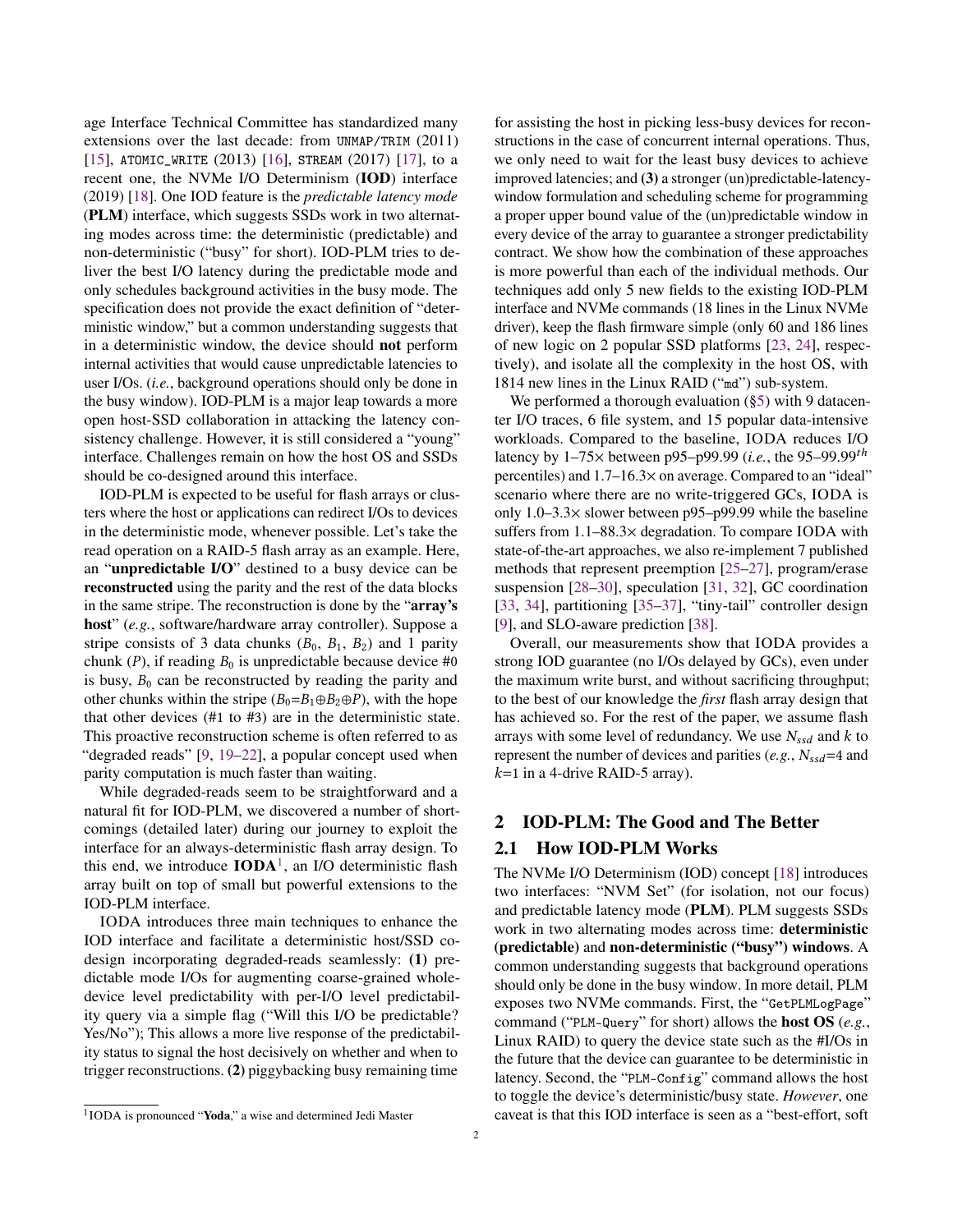contract," *i.e.*, the device can autonomously transit to the busy state under certain conditions (*e.g.*, performing GCs when running out of over-provisioning space), hence breaking the predictability guarantee.

## 2.2 Opportunities for Improvement

PLM is a major leap towards more open host-SSD communication and the interface keeps evolving. We argue it requires further enhancement to enable a principled co-design for strong predictability due to the following deficiencies.

First, PLM-Query returns significant information of the device PLM state [18, §8.18] without (so far) much guidance on how the host should use them. Both the host and the device must keep track of this "soft contract," (*e.g.*, extensive inflight I/O status) which can create much management complexities.

Second, the whole-device non-deterministic mode is unnecessarily too coarse-grained. Modern SSDs have many parallel channels (*e.g.*, 16 or more) where a GC activity on certain channels will not disturb user requests on other channels. However, because the device declares to be busy as a whole, the host might unnecessarily reconstruct I/Os from other devices while the I/Os could have been destined to non-busy channels inside the currently busy device. This limitation would adversely increase overall system resource utilization and jeopardize performance predictability.

Third, the PLM busy window duration is vital for a strong predictability guarantee (more in §3.3), however, we are not aware of any work that attempts to analyze and formulize the proper window size. In particular, we need a "configurable" framework to lay out how these values are derived and program them properly. The PLM's "soft" control of the busy/predictable window transition is far from being ideal.

## 2.3 Related Work and Our Contributions

Table 1 summarizes existing approaches that attack the flash performance challenges. The popular methods include preemptions [25, 28, 39], hints [38, 40–43], partitioning [10, 36, 37, 44], speculation [21, 45, 46], latency prediction [38, 47], and coordinated GCs [9, 33–35, 48, 49]. Traditional preemptions cannot indefinitely avoid/postpone GCs, as they will revert to normal blocking behavior under insufficient over-provisioning space. Hint-schemes such as [43] require code changes, breaking application transparency. Partitioning methods like FlashBlox [36] exploit parallel hardware resources (channels/chips) to achieve strong isolation at the cost of the aggregate bandwidth drop. I/O speculation techniques, *e.g.*, request cloning or hedging [2] pose the question of *how long* to wait before forcing an I/O reconstruction/replication; it remains challenging to adapt the speculation eagerness for balanced resource utilization and effectiveness. Latency prediction approaches such as MittOS [38] or LinnOS [47] answer the *when*-to-reconstruct question but suffer from inaccuracies without collaboration with the device. Coordinated GCs, as in TTFLASH [9], overcome latency prediction limi-



Table 1: Comparison of IODA to state-of-the-art approaches. IODA *achieves performance determinism without sacrificing throughput, and is transparent to applications with minimal device-side changes for easy deployment.*

tations, but introduce another question of *when* every device must start/stop GCs.

In terms of *which layer* tames the SSD performance issues, vast research has been done, from device-only modifications [9, 25, 42, 50–52], host-level changes [31, 34, 35, 53, 54], transparent approaches on programmable devices [11, 24, 38, 55, 56], to interface solutions [17, 49, 57–59]. Device-level proposals usually require vendors to significantly modify the firmware policies, thus not attractive for quick deployment; host-only optimizations can only guarantee a soft contract (*i.e.*, not eliminating background interferences); transparent approaches do not work for commodity SSDs, and many interface-level solutions focus on various types of inefficiencies of the existing software/hardware stack. Fortunately, IOD-PLM interface has been accepted and time is ripe for us to build solutions on it. IODA builds on top of the standard NVMe IOD-PLM interface and only requires minimal firmware changes for easy deployment.

The emerging Zoned Namespace (ZNS) [58] interface offers new opportunities for predictable performance by delegating more device controls to the host, but it could still potentially benefit from IODA techniques to co-schedule housecleaning tasks (*e.g.*, GCs) and the hardware across devices. We leave more detailed study as future work.

TTFLASH [9] tackles a similar problem as IODA. However, IODA's design context, principles, and technical challenges are fundamentally different. TTFLASH is a device-level design while IODA focuses on host/device co-design with minimal interface changes (we must address host-level and minor device-level changes and the interface design). TTFLASH requires extensive controller/firmware re-architecting, which we argue is not realistic (*e.g.*, reliance on NAND "copybacks" to enable chip-level blocking GC but skipping ECC checking) IODA does not enforce a specific GC policy. More importantly, IODA tackles a new problem of PLM management on IOD devices, we must address PLM limitations, design and build the needed software support in the host/OS.

Although several works on IOD begin to appear [13, 60], they mainly target hardware-level partitioning for better workload isolation, none of them address IOD-PLM challenges. We leave more detailed comparisons between IODA and related work in §5.2, qualitatively and quantitatively.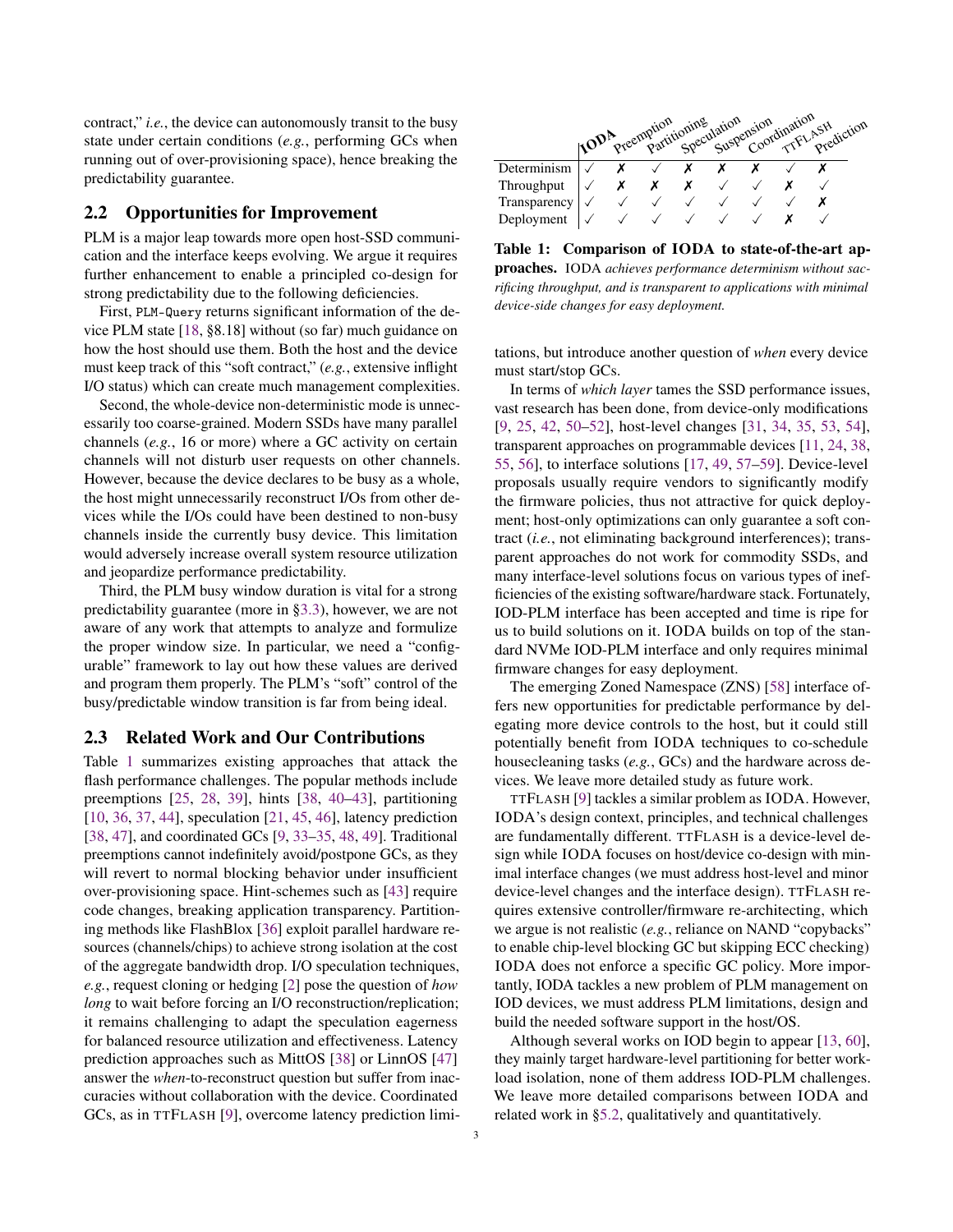While these existing works without a doubt guide us to our ultimate solution, to the best of our knowledge, none of the works above answer the following questions: How can we extend and manage the existing IOD features and design proper software support to achieve always-predictable latencies? How should the host and the device agree on a proper PLM window to achieve an optimal result? How should the popular concepts of degraded reads and coordinated GCs be redesigned for future IOD-capable drives? Our unique contributions lie in answering the above questions.

## 3 IODA

We present IODA, an I/O deterministic flash array that is built on top of small and simple extensions around the existing IOD-PLM interface. This section describes our journey one step at a time towards reaching a highly deterministic latency and Section 3.4 puts all the pieces together.

## 3.1 Design Principles

When designing IODA, we adhere to the following goals and principles:

(a) *Make best-effort predictability stronger to guaranteed predictability.* The IOD-PLM concept is ideal for flash arrays if designed properly; the SSDs in the array can guarantee alternating internal activities and the host can leverage data redundancy for I/O reconstruction such that there is *no* single I/O that will be delayed by GC operations.

(b) *Continue reducing the host-SSD semantic gap.* For stronger predictability, we advocate SSDs to be "array-aware" with more but simple co-design/coordination between the OS and the devices without forcing the device to expose much of its internal proprietary information.

(c) *Make predictability more fine-grained.* To achieve a more efficient array, coarse-grained predictability mode (at the whole device level) should be augmented with finer-grained predictability at the I/O level to alleviate unnecessary reconstruction/rerouting overhead.

(d) *Limit device-level modifications and keep most of the complexity in the host.* Deployed flash firmware has gone through years of development, hence should not be heavily rearchitected. All needed is for the firmware to shift its internal activities over time (*e.g.*, *<*100 lines of change). Similarly, applications should not be modified, leaving the OS to handle all the complexity of guaranteeing strong predictability.

## 3.2  $PL_{IO}$ : Predictable-Latency Flagged I/Os

Our first method is to introduce  $PL_{IO}$ , *predictable-latency flagged I/Os*, by piggybacking a *binary* PLM query within the I/O submission command ("Will this I/O be predictable? Yes/No"). This allows a more live response of the predictability status. In other words, to have deterministic latency, the host ideally should know which I/Os that will be delayed

internally by the device such that the host will perform a degraded read without waiting.  $PL<sub>IO</sub>$  binary response serves as a timely and accurate signal for the host to initiate proactive reconstruction.  $PL_{IO}$  modifications to the (a) interface, (b) firmware, and (c) host is minimal:

(a) At the NVMe interface level, we extend the I/O submission command with a 2-bit PL flag (using a slot in the existing 64 reserved bits). The purpose of this bit is as follows. For every user I/O, the host can mark them with PL=true (01) hinting to the underlying device that "ideally" this I/O should exhibit a predictable latency (not queued behind GC activities). If predictability cannot be guaranteed, please acknowledge the host as soon as possible. In our flash array setup, we initially set all read I/Os with PL=true.

(b) On the device side, when a user I/O contends with GC, the device firmware should *quickly* "fail" this unpredictable I/O by placing PL=fail (11) in the corresponding completion command. Afterward, the host can proactively reconstruct this unavailable block from the other devices in the array (§2). Otherwise, if GC is not active, the device can serve and complete the I/O without changing the flag (*i.e.*, the same processing logic as normal I/Os).

(c) On the host side, upon receiving a failed I/O, if the I/O is a read operation, the host can simply reconstruct the unavailable block by submitting additional I/Os with predictability off (PL=false (00)), which we call *reconstruction I/Os* to differentiate from the original user I/Os. After reconstruction, the host can return the user I/Os to the upper layers (*e.g.*, file systems) and deem it completed.

*3.2.1 Benefits and Limitations.* This simple extension delivers a large benefit for two reasons. First, failing an I/O only takes  $1\mu s$  through PCIe and the xor-based reconstruction takes less than  $10\mu s$  on modern CPUs. Thus, this fast response (plus reconstruction) can provide a significantly faster response than waiting for background operations to complete. The PL flag serves as a proactive signal to coordinate the device and the host on the correct timing to respond to the non-determinism. Second, the probability that more than one sub-IOs of the same stripe are delayed by simultaneous GCs on different devices is significantly lower than the probability of just one sub-IO getting delayed. A sub-IO is a page I/O within a full-stripe I/O. In a 4-drive array, a full-stripe I/O has 4 sub-IOs, including the parity page. We observed this probability in a detailed profiling experiment in the Linux block layer with real SSDs.

A limitation of this approach is that it can only reconstruct  $k$  sub-IOs within a stripe where  $k$  is the number of parity blocks (*e.g.*,  $k=1$  in RAID-5 and  $k=2$  in RAID-6). Thus, it is still tail-prone when  $> k$  sub-IOs are not predictable (*i.e.*, the reconstruction I/Os also cannot be served quickly). The subsequent sections will address this limitation and show how  $PL_{IO}$  can be more powerful under further enhancement.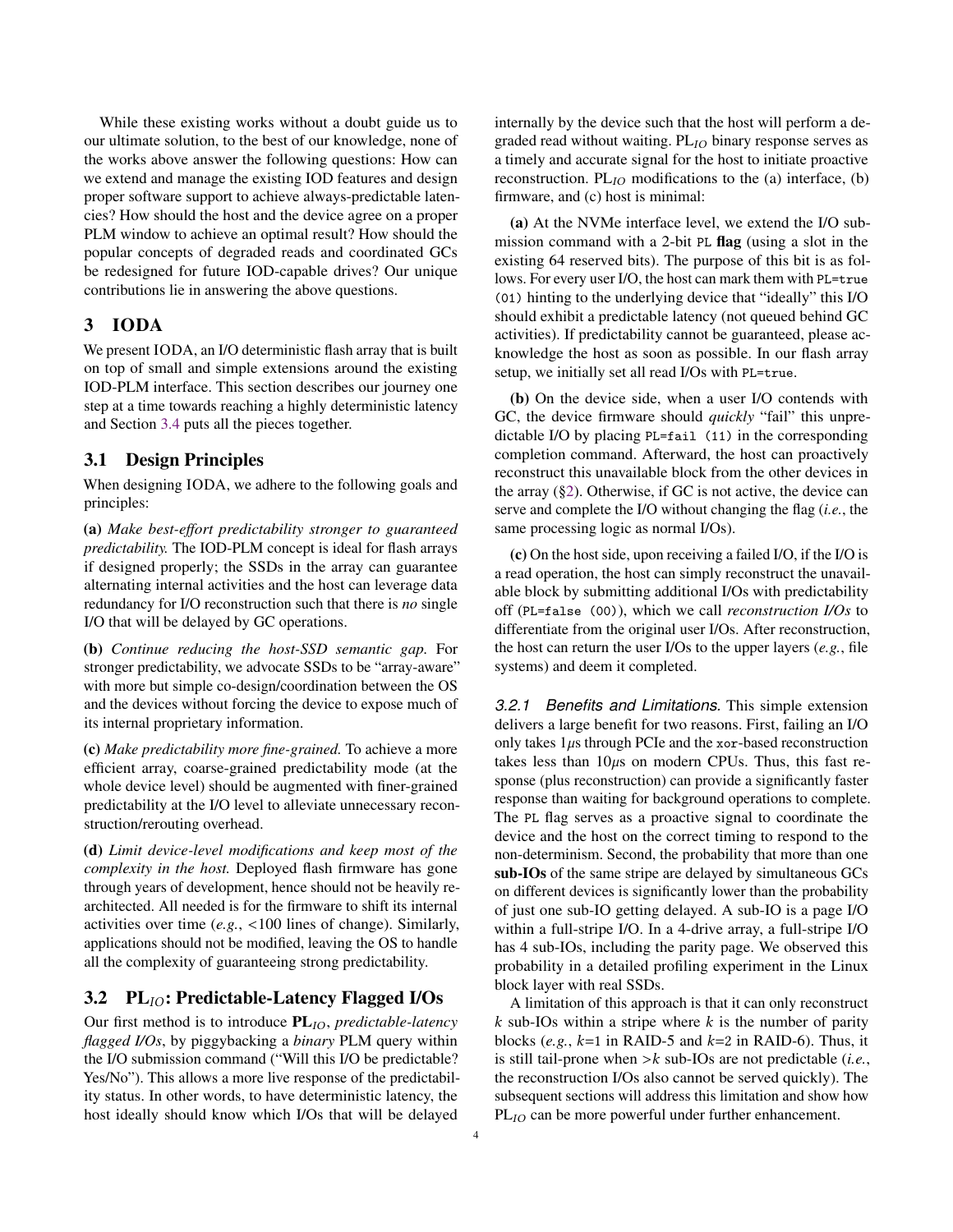|         |                         | (SSD#3) Predictable Predictable Predictable |                                     | <b>Busy</b>             |  |
|---------|-------------------------|---------------------------------------------|-------------------------------------|-------------------------|--|
| (SSD#2) | Predictable Predictable |                                             | <b>Busy</b>                         | Predictable             |  |
| SSD#1   | Predictable             | <b>Busy</b>                                 |                                     | Predictable Predictable |  |
| SSD#0   | <b>Busy</b>             |                                             | Predictable Predictable Predictable |                         |  |
|         | $t+TW$                  | $t+2\times TW$                              | $t+3\times TW$                      | $t+4 \times TW$         |  |

Figure 1: Alternating busy/predictable windows (§3.3). *This figure, using a 4-drive RAID-5, shows that in any time window (a duration of TW), there is at most one device in the busy mode, performing GC activities.*

*3.2.2 A Further Extension (PL<sub>BRT</sub>).* To address the limitation of  $PL<sub>IO</sub>$ , we explored extending the firmware furthermore to return the "busy remaining time" (BRT) to inform the host how long the corresponding I/O would have to wait. Thus, when multiple,  $n$  sub-IOs are returned with unpredictable flags (PL=11), including the reconstruction I/Os, the host will resubmit  $n-1$  of the sub-I/Os with the *shortest busy remaining time*. This time, these I/Os must be resubmitted with PL=00 to avoid recursive fast-failures (*i.e.*, these I/Os will wait for GCs if any). In the firmware, calculating the BRT that affects a particular incoming I/O can be done in a straightforward fashion because it is about the chip and channel-level queueing delays with established device-level specifications. In the NVMe interface, we piggyback the busy remaining time in the NVMe completion command of the affected I/Os (using the 64 reserved bits).

Later in the evaluation, we show that  $PL_{BRT}$  improves upon  $PL_{IO}$ , but  $PL_{BRT}$  fails to provide a strong predictability contract. The  $PL_{BRT}$  technique works effectively under a low probability of multiple I/Os in a stripe delayed by concurrent background operations. However, we observed that in some deployments of a major storage company, the flash array design absorbs user writes to a separate battery-backed DRAM and flushes them in large sequential full-stripe writes across the SSDs. Hence, all the SSDs in the array *age at the same pace*, and because the device models are usually the same (*e.g.*, same firmware logic), GC operations kick in at relatively the same time.  $PL_{BRT}$  becomes ineffective here because the host would see multiple unpredictable I/Os with *similar* busy remaining time values.

## 3.3 PL $_{Win}$ : Busy Latency Windows

*3.3.1 Overview.* To provide a strong predictability contract, we leverage the fact that the notion of "PLM windows" has been accepted in the NVMe specification, *i.e.*, a device should alternate between busy and predictable windows. We take this concept within the context of flash arrays. Here, we concisely introduce the *rules to achieve strong predictability:*

(1) During the busy time window  $(TW)$ , the device must have time to reclaim enough space via GCs and bring back the free over-provisioning space to a certain level (some percentage of the total raw NAND capacity) to serve the incoming writes during the predictable window.

(2) During the **predictable time window**, which lasts  $(N_{ssd})$  $-k \times TW$  (explained later), every device must have enough over-provisioning space to absorb the largest possible write bursts to the device, hence guaranteeing no GCs are triggered during the predictable window.

Figure 1 illustrates the goal of using  $TW$  in a 4-drive RAID-5 array. In the first time window, between time t to  $t+TW$ , device  $#0$  enters the busy mode for  $TW$  and performs GC to create a large free space in the over-provisioning area, which is crucial for absorbing the maximum write bursts during the predictable window. It's important to note here that the other devices (#1-#3) must be in the predictable mode and may *not* perform any GC. In the next time window, between  $t+TW$ and  $t+(2\times TW)$ , device #0 switches to predictable mode while device #1 enters its busy period (taking its turn to do GC operations). In this 4-drive RAID-5, every device must be able to sustain user write bursts within the predictable duration  $(3\times TW)$  without triggering internal busyness. Note that writes are allowed during both the predictable and busy windows as we do not perform any write throttling or orchestration/staging which limits write throughput. To generalize the  $TW$  synchronization across SSDs, given an array's width  $(N)$ , start-time  $(t)$ , and  $TW$ , the  $i<sup>th</sup>$  SSD will enter its busy state at time  $(t + (i - 1 + k \times N) \times TW)$  for k in [0, 1, 2, ...]. Each SSD can use the controller's timer to perform busy/predictable state transitions *periodically* (e.g., via timer events) and autonomously without overlapping with other SSDs.

While similar coordination ideas as in Figure 1 have appeared in scenarios ranging from in-device RAIN [9, 19, 61] to even distributed "Java GC" [62, 63], we are not aware of existing works that apply it to flash array designs. The unique challenge here lies in programming the proper PLM windows without breaking the predictability contract. In this context, we need a configurable framework to program and formulate the busy window that IOD arrays can base on. For example, an SSD vendor employing a certain GC policy can slightly tune the formula/parameters to achieve the ideal window length for their SSD models; a flash array operator might want to relax the window value to better suit their target workloads for better device lifetime. To this end, we introduce  $PL_{Win}$ , *a* ), *formulation that flash array's host and devices can use to guarantee the contract*, hence making the flash array deliver predictable latencies all the time.

Due to the complex and proprietary GC dynamics whose details are invisible to the host for modern SSDs, devices are the ideal candidates to calculate the proper  $TW$  length and advertise them to the host. Host-based  $TW$  calculation would make more sense if devices are willing to expose more of the internals (*e.g.*, ZNS SSDs [58]).

**3.3.2** *TW* **Upper-Bound Formulation.** This section describes our  $TW$  formulation in a top-down fashion. To satisfy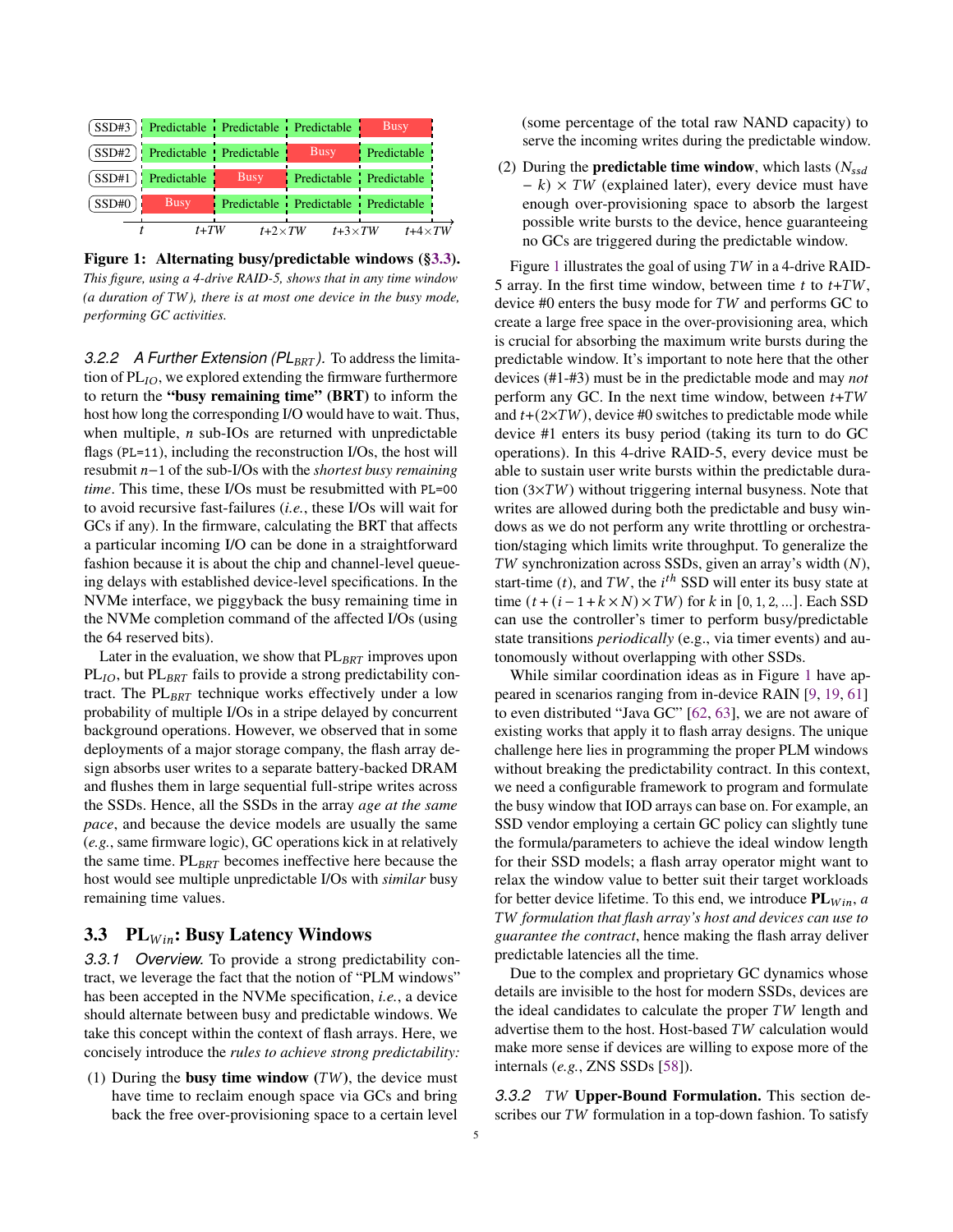$$
TW \leq \frac{R_p \times S_t}{(N_{ssd} \times Min(B_{pcie}, Max(\frac{N_{dwpd} \times (1 - R_p) \times S_t}{8hours/day}))) - (\frac{(1 - R_v) \times N_{ch} \times S_{pg} \times N_{pg}}{(t_r + t_w + 2 \times t_{cpt}) \times R_v \times N_{pg} + t_e})}
$$

Figure 2: The TW formulation. *The formula depends on 11 hardware-level parameters and 3 workload related parameters (the width of the flash array (* $N_{ssd}$ *),*  $R_v$ *,*  $N_{dwpd}$ *). The breakdown of the formula is in Table 2.* 

|                                                      |                              |                       |                                                                 | $\sin$ | <b>OCSSI</b>   | FEMU           | 970  | P4600     | <b>SN260</b>    |
|------------------------------------------------------|------------------------------|-----------------------|-----------------------------------------------------------------|--------|----------------|----------------|------|-----------|-----------------|
|                                                      | <b>Symbol</b> Longer Symbol  |                       | Unit   Symbol Equation                                          |        |                |                |      |           |                 |
|                                                      | Hardware Time Specification  |                       |                                                                 |        |                |                |      |           |                 |
| $t_{cpt}$                                            | TimeOfChannelPageTransfer    | $\mu$ s               |                                                                 | 40     | 60             | 60             | 40   | 60        | 60              |
| $t_w$                                                | TimeOfNandPageWrite          | $\mu$ s               |                                                                 | 2400   | 1440           | 140            | 960  | 2000      | 1940            |
| $t_r$                                                | TimeOfNandPageRead           | $\mu$ s               |                                                                 | 60     | 40             | 40             | 32   | 60        | 50              |
| $t_e$                                                | TimeOfNandBlockErase         | ms                    |                                                                 | 8      | 3              | 3              | 3    | 6         | 3               |
| $B_{\rho \underline{c} \underline{i} \underline{e}}$ | BandwidthOfPCIe              | GB/s                  |                                                                 | 4      | 8              | 4              | 4    | 8         | $8\phantom{.0}$ |
|                                                      | Hardware Space Specification |                       |                                                                 |        |                |                |      |           |                 |
| $S_{pg}$                                             | SizeOfNandPage               | <b>KB</b>             |                                                                 | 16     | 16             | 4              | 16   | 16        | 16              |
| $N_{pg}$                                             | NumberOfPagesPerBlock        |                       |                                                                 | 512    | 512            | 256            | 384  | 256       | 256             |
| $N_{blk}$                                            | NumberOfBlocksPerChip        |                       |                                                                 | 2048   | 2048           | 256            | 2731 | 5461      | 4096            |
| $N_{chip}$                                           | NumberOfChipsPerChannel      |                       |                                                                 | 4      | 8              | 8              | 4    | 8         | 8               |
| $N_{ch}$                                             | NumberOfChannels             |                       |                                                                 | 8      | 16             | 8              | 8    | 12        | 16              |
| $R_p$                                                | RatioOfOverProvisioning      |                       |                                                                 | 0.25   | 0.12           | 0.25           | 0.20 | 0.40      | 0.20            |
| $R_v$                                                | RatioOfGCValidPages          |                       |                                                                 | 0.5    | 0.75           | 0.7            | 0.75 | 0.75      | 0.75            |
|                                                      |                              | <b>Derived Values</b> |                                                                 |        |                |                |      |           |                 |
| $S_{blk}$                                            | <b>SizeOfNandBlock</b>       | MB                    | $S_{pq} \times N_{pq}$                                          | 8      | $\overline{8}$ | 1              | 6    | 4         | $\overline{4}$  |
| $S_t$                                                | SizeOfTotalNandSpace         | <b>GB</b>             | $S_{blk} \times N_{blk} \times N_{chip} \times N_{ch}$          | 512    | 2048           | 16             | 512  | 2048      | 2048            |
| $S_p$                                                | SizeOfProvisionSpace         | <b>GB</b>             | $R_p \times S_t$                                                | 128    | 246            | 4              | 102  | 819       | 410             |
| Garbage Collection                                   |                              |                       |                                                                 |        |                |                |      |           |                 |
| $T_{gc}$                                             | <b>TimeToGCOneBlock</b>      | ms                    | $(t_r + t_w + 2 \times t_{cpt}) \times R_v \times N_{pq} + t_e$ | 658    | 617            | 57             | 312  | 425       | 408             |
| $S_r$                                                | SizeOfGCReclaimedSpace       | MB                    | $(1 - R_v) \times S_{blk} \times N_{ch}$                        | 32     | 32             | $\overline{2}$ | 12   | 12        | 16              |
| $B_{gc}$                                             | BandwidthOfGCCleaning        | MB/s                  | $S_r / T_{qc}$                                                  | 49     | 52             | 35             | 38   | 28        | 39              |
| <b>Workload Behavior</b>                             |                              |                       |                                                                 |        |                |                |      |           |                 |
| $N_{dwpd}$                                           | NumberOfCommonDWPD           |                       |                                                                 | 10     | 10             | 40             | 10   | 10        | 10              |
| $B_{norm}$                                           | BandwidthOfWorkloadWrite     | MB/s                  | $N_{dwpd} \times (S_t - S_p) / (8 \text{ hours})$               | 137    | 641            | 17             | 146  | 437       | 582             |
| $B_{burst}$                                          | BandwidthOfFullWrite         | MB/s                  | $Min(B_{\text{pcie}}, \text{Max}(B_{\text{norm}}))$             | 3200   | 4000           | 536            | 3200 | 3204      | 4000            |
| <b>RAID</b>                                          |                              |                       |                                                                 |        |                |                |      |           |                 |
| $N_{ssd}$                                            | NumberOfSSDsInTheArray       |                       |                                                                 | 8      | 4              | 4              | 8    | 4         | $\overline{4}$  |
|                                                      | <b>Time Window</b>           |                       |                                                                 |        |                |                |      |           |                 |
| $TW_{norm}$                                          | <b>TimeWindowNormal</b>      | ms                    | $S_p / (N_{ssd} \times B_{norm} - B_{qc})$                      | 6259   | 5014           | 6206           | 4622 | 24380     | 9171            |
| $TW_{burst}$                                         | TimeWindowBurst              | ms                    | $S_p / (N_{ssd} \times B_{burst} - B_{qc})$                     | 256    | 790            | 97             | 204  | 3279 1315 |                 |

Table 2: Time window (TW) breakdown and values (§3.3). *The top row segments are basic NAND/controller-level parameters (i.e.*, *"Hardware Time/Space Specification"), and the bottom row segments (i.e., "Derived Values, Garbage Collection, down to Time Window") are calculated based on the upper rows. We show analysis results for 6 SSD models (the right-most columns).*

the contract rules,  $TW$  must satisfy the following constraint:

$$
TW \leq S_p / ((N_{ssd} \times B_{burst}) - B_{gc})
$$

Without losing generality, let's consider a "*full cycle*" of  $N_{ssd} \times TW$  as illustrated from time t to t+(4×TW) in Figure 1 for one SSD in the array. B<sub>burst</sub> represents the "*per-device maximum user write burst*", which we will break down in the subsequent section. The SSD is only allowed to perform GC on its own turn (in one  $TW$ ), while writes can keep coming within the full cycle without any throttling/arbitration until the SSD has a chance again to perform GC. Thus,  $N_{ssd} \times B_{burst}$ represents the maximum user write burst within a cycle for one SSD. Within its time window, the SSD can run GCs freely to reclaim space, say at the speed of  $B_{qc}$  (expanded later). This means  $(N_{ssd} \times B_{burst}) - B_{qc}$  is the *net write load* that an SSD should handle in a cycle. In other words, the net incoming write load should not take up all the free over-provisioning space  $(S_p)$  that the SSD has.

 $\Box$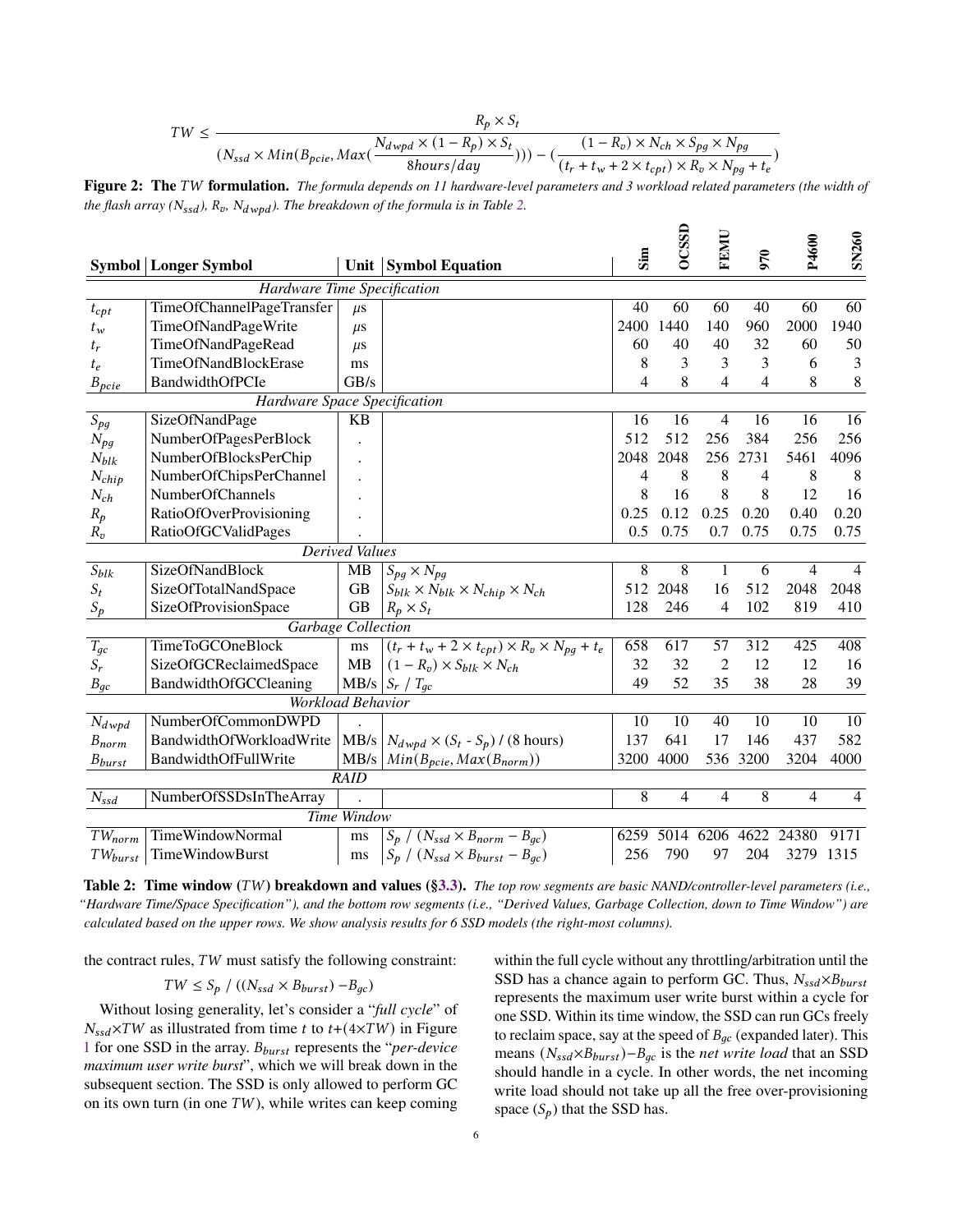All combined, the time window length  $(TW)$  must be less than the size of the over-provisioning space  $(S_p)$  divided by the net write load, hence the constraint above. Given that  $S_p$ is typically a fixed size,  $TW$  is mainly decided by  $N_{ssd}$ ,  $B_{burst}$ and  $B_{qc}$ . For example, under a wide array (large  $N_{ssd}$ ), TW must be set smaller to avoid breaking the IOD contract (will be analyzed further later).

TW has a lower bound, the latency of the smallest, nonpreemptible unit of GC activity  $(T_{qc})$ . For example, a firmware might prefer to clean one NAND block as an uninterruptible activity to reclaim enough space within one  $TW$ .

**3.3.3** *TW* Parameters. We now break down our *TW* formulation in a bottom-up fashion. The parameters we introduced ( $S_p$ ,  $B_{burst}$  and  $B_{qc}$ ) are high-level parameters that must be derived from hardware specifications. Figure 2 shows our final  $TW$  formulation that requires 11 hardware-level parameters. For understandability, we break down this equation in Table 2. The first row segment of Table 2 lists the hardware *time*-related specification such as channel transfer  $(t_{cpt})$ , NAND write  $(t_w)$ , read  $(t_r)$ , and erase  $(t_e)$  time and the hostdevice PCIe bandwidth  $(B_{\text{pcie}})$ . The second segment lists the hardware *space*-related specification such as the page size  $(S_{pg})$ , pages per block  $(N_{pg})$ , blocks per chip  $(N_{blk})$ , chips per channel ( $N_{chip}$ ), number of channels ( $N_{ch}$ ), over-provisioning ratio  $(R_p)$ , and the average ratio of valid pages in victim blocks  $(R_v)$ . These low-level parameters are needed to derive higherlevel parameters (the third row segment) such as block size  $(S_{blk})$ , total NAND size  $(S_t)$ , and over-provisioning space  $(S_p)$ . From here, we can calculate GC behavior (the fourth row segment) such as the time to clean one victim block  $(T_{qc})$ , the size of the reclaimed space  $(S_r)$ , and GC cleaning bandwidth  $(B_{ac})$ . The device also needs to understand the workload intensity, such as the maximum write bandwidth  $(B_{burst})$  which depends on two values ( $B_{pcie}$  and  $B_{norm}$ ). More importantly, TW depends on the width of the flash array  $(N_{ssd})$ .

**3.3.4** *TW Example Values.* With all these parameters, we can set  $TW = TW_{burst}$  (the last row in Table 2) to fully guarantee the contract. To get a sense of the actual possible values, columns 5–10 of Table 2 show parameters of 6 SSD models we analyzed, including a simulated device that mimics a consumer SSD ("Sim"), a flash emulator used for our firmware prototyping ("FEMU") [23], an OpenChannel-SSD ("OCSSD") [24] whose parameters are publicly known, and 3 commercial SSDs from different vendors. We used an SSD prober to profile the hardware parameters of the commercial SSDs. Some of the SSD internal parameters are known to be "guessable" based on the observed latencies [64]. The average number of valid pages in a victim block  $(R_n)$  is estimated from running our workloads (§5) in FEMU [23] and OpenChannel-SSD [24]. We emphasize that the use of these numbers are only for analyzing possible  $TW$  values on real devices. Optionally, a more detailed version of Table 2 can be found in the Appendix (Table 2), covering all the drived



Figure 3: Time window analysis. *Figure (a) shows that TW can scale well to large arrays (e.g., >20 devices); Figure (b) demonstrates improved WA under larger TW; and Figure (c) presents the tradeoffs to balance WA, predictability and TW.*

values for the  $TW$  parameters.

Overall, when varying the number of devices  $(N_{ssd})$  in the array from 4 to 8,  $TW_{burst}$  can range from  $\sim100\text{ms}$  to ⇠3secs for different SSD models, which gives us a reasonable window length large enough to run sufficient GCs. Higher capacity devices such as enterprise SSDs can have a longer predictable window length, primarily because they have more over-provisioning space to absorb the incoming write burst, but the maximum user write burst  $(B_{burst})$  is also limited by the PCIe bandwidth.

*3.3.5* ), *Scalability & Write Amplification (WA).* We now analyze the trade-offs of  $TW$  values. Figure 3a shows the implication of larger array width (x-axis) to the  $TW$  value (y-axis) of 6 device models in Table 2. A *wider* array (larger  $N_{ssd}$ ) forces TW to be *lowered* as the predictable window duration  $(N_{ssd} \times TW)$  for every device increases while the busy window period remains the same  $(1\times TW)$ . This means the over-provisioning space will be full relatively faster.

Unfortunately, as shown in Figure 3b, a *lower TW* (in xaxis) causes a *higher* write amplification (WA) factor (in y-axis). Here we ran various workloads on SSD model "Sim" (more in §5.3.7). Let's take an example of  $TW=100$ ms in a 4-drive RAID-5 array, which implies a 300ms of predictable window length for each device. However, user write workload is typically *less intensive* than the maximum possible write burst, thus the over-provisioning space might *not* be full after 300ms, but yet the device is *forced* to transition to the busy window and start cleaning despite not many pages to clean, which then increases WA.

*3.3.6 A More Relaxed Contract to Reduce WA.* With the above analysis, a flash vendor/operator might worry about the unnecessary high WA given a small  $TW$  value. A preferable way is to absorb as many (over)writes until the overprovisioning space is almost full before starting GC. To incorporate this, the flash array can reuse our formulation but replace the maximum write burst  $(B_{burst})$  with a typical "normal" user write throughput  $(B_{norm})$ . An industry standard to set this number is by using the drive-write-per-day metric (DWPD) [65]. For calculating  $B_{norm}$  in Table 2, we use DWPD values of 10 to 40 ( $N_{dwpd}$ ), often suggested to prolong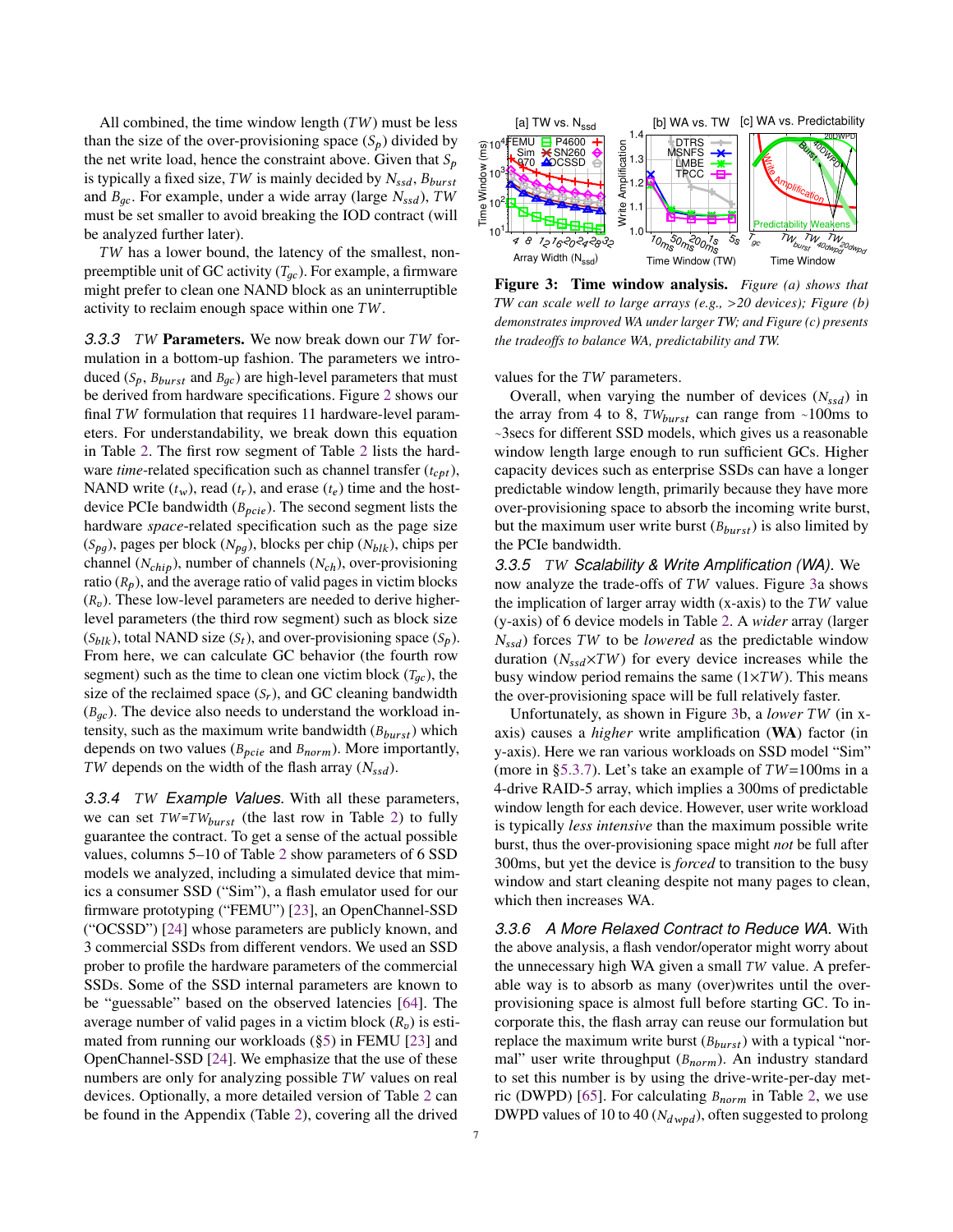the device lifetime to 3-5 years [66].

Plugging in this value to the same formula will give us  $TW_{norm}$ . As shown in the two last rows of Table 2,  $TW_{norm}$ increases the busy window length by  $6-64\times$  (higher compared to  $TW_{burst}$ ), hence a longer predictable window length. While this reduces write amplification, we must call this a "*relaxed*" (weaker) contract. The reason is that the user write intensity may jump higher than the expected  $B_{norm}$  bandwidth. This in turn will fill up the over-provisioning space quickly and force the device to trigger GC even when it's not supposed to (still in predictable mode). This will be a rare event if user workloads follow the suggested DWPD.

*3.3.7 The WA and Predictability Tradeoff.* As analyzed above, one might prefer to re-configure the  $TW$  to achieve low WA without breaking the predictability contract. Figure 3c illustrates the tradeoff between write amplification and predictability under different time window values (x-axis). While WA improves with larger  $TW$  (red line), the predictability guarantee weakens if the  $TW$  is excessively too large as GCs have to forcefully kick in. Thus, it's necessary to find the sweet  $TW$  spot/range that can satisfy both requirements.

Under a "Burst" workload (boldest green line), the predictability guarantee first increases (*i.e.*, delivering overall better tail latencies) starting with the lower-bound  $TW$ value of  $T_{qc}$ , and peaks around  $TW = TW_{burst}$ , the tight upperbound  $TW$  value under the maximum-possible burst load. As TW continues to increase, the predictability guarantee weakens/decreases. For a lighter load (*e.g.*, the 40 and 20 DWPD green lines), they show a similar predictability-vs- $TW$  trend, but the peak predictability guarantee can sustain over a range of  $TW \in [TW_{burst}, TW_{40dwpd}]$ , or  $[TW_{burst}, TW_{20dwpd}]$ , respectively. Here,  $TW_{40dwpd}$  represents the calculated TW value based on Figure 2 with  $N_{dwpd}$ =40. Combining the red line WA trend, the flash array operators better switch the  $TW$  from  $TW_{burst}$  to  $TW_{40dwpd}$  for better WA if the workload intensity decreases from "Burst" to "40DWPD". To re-configure  $TW$ , all needed is an NVMe admin command to re-program the  $TW$  value for all the devices in the array), and it can happen at the granularity of time slices (*e.g.*, every few minutes) or per-workload, which flash array operators already have good control of. Furthermore, the OS can be strengthened to dynamically adjust  $TW$  based on load changes. However, when under bursts, unpredictability will still show up as the  $TW$ adjustment lags behind workload intensity changes.

#### 3.4 Putting It All Together

In summary, we show that the two combinations of  $PL_{IO}$ +  $PL_{Win}$  creates a very efficient flash array that fulfills the two rules of the strong contract we mentioned in Section 3.3. When not combined, each of these two techniques has limitations (which we will evaluate later).

 $PL<sub>IO</sub>$  only: As discussed before, this method advocates a "fail-if-slow" hardware design to enable host-level timely re-

construction for better latencies. However, it does not prevent multiple sub-IOs within a stripe from concurrent GC delays in different SSDs, thus the inability to achieve predictable latency when multiple SSDs are busy.

 $PL_{Win}$  only: Although  $PL_{Win}$  by itself guarantees at most one busy SSD in every busy time window, this labeling is *too coarse-grained*, *i.e.*, an I/O destined to a busy SSD might not contend with the internal GC. Let us suppose a block read  $B_0$  to a busy device  $D_0$  that must read the data via channel #8 in  $D_0$ . Channel #8 may be idle because the GC activities currently are on the other channels. But because  $PL_{Win}$  *assumes the whole* device  $D_0$  is busy (too coarse-grained), then the host will not send  $B_0$  to  $D_0$ . As a result,  $B_0$ 's data must be reconstructed by reading  $B_1$ ,  $B_2$  and the parity block  $P$ . In general, because the host will never send any I/O to an SSD in its busy window, the frequent parity-based reconstruction overhead (probabilistically 25% of the time in a 4-drive array) is unnecessarily too excessive.

**IODA** ( $PL_{IO}$  +  $PL_{Win}$ ): When  $PL_{IO}$  and  $PL_{Win}$  are combined, the host will always send I/Os with PL=true (01) *even to* a device in the busy state. It is more opportunistic in a more fine-grained way—*predictability is per I/O, not the whole device (or partition)*. If the I/O going to the busy device is not contending with GCs, then no data reconstruction is necessary. Otherwise, the array will guarantee that every busy I/O (PL=fail (11)) can always be circumvented. With IODA design, we ensure that only non-deterministic I/Os contending with GCing channels in the busy SSDs will be fast-failed and reconstructed from other drives. The reconstruction I/Os are guaranteed to be predictable based on our  $PL_{Win}$  window formulation, so they will not bloat up the system with endless/nested extra traffic. Later in the evaluation, we show that IODA caps the extra load to only a small percentage (*e.g.*, 6% in Figure 9b, and with *<*10% fast-rejected reads in Figure 7 across all the workloads). The CPU overhead is negligible compared to GC-induced long I/O latencies. Given this per-I/O predictability, our final IODA design also does *not* degrade the original aggregate bandwidth (IODA bandwidth is close to the raw RAID-5 bandwidth).

Regarding,  $PL_{BRT}$  (the shortest-background-remainingtime strategy), as stated in Section 3.2, we no longer need it but will still evaluate it for SSD vendors who do not prefer SSDs to be array-aware. (In  $PL_{Win}$ , the TW calculation requires the SSDs knowing  $N_{ssd}$ , the number of devices).

**Interface and control flow:** To achieve  $PL_{IO} + PL_{Win}$ , we extend the NVMe IOD-PLM and submission/completion interfaces with only 5 simple fields. Upon array initialization, the host informs each of the devices three pieces of information, array type  $(e.g., k=1$  in RAID-5) and the array width via two new fields, (1) arrayType and (2) arrayWidth. Next, the device plugs in these values to program  $TW$  internally and returns the value via (3) busyTimeWindow field in the PLM-Query's response. (Device proprietary information is not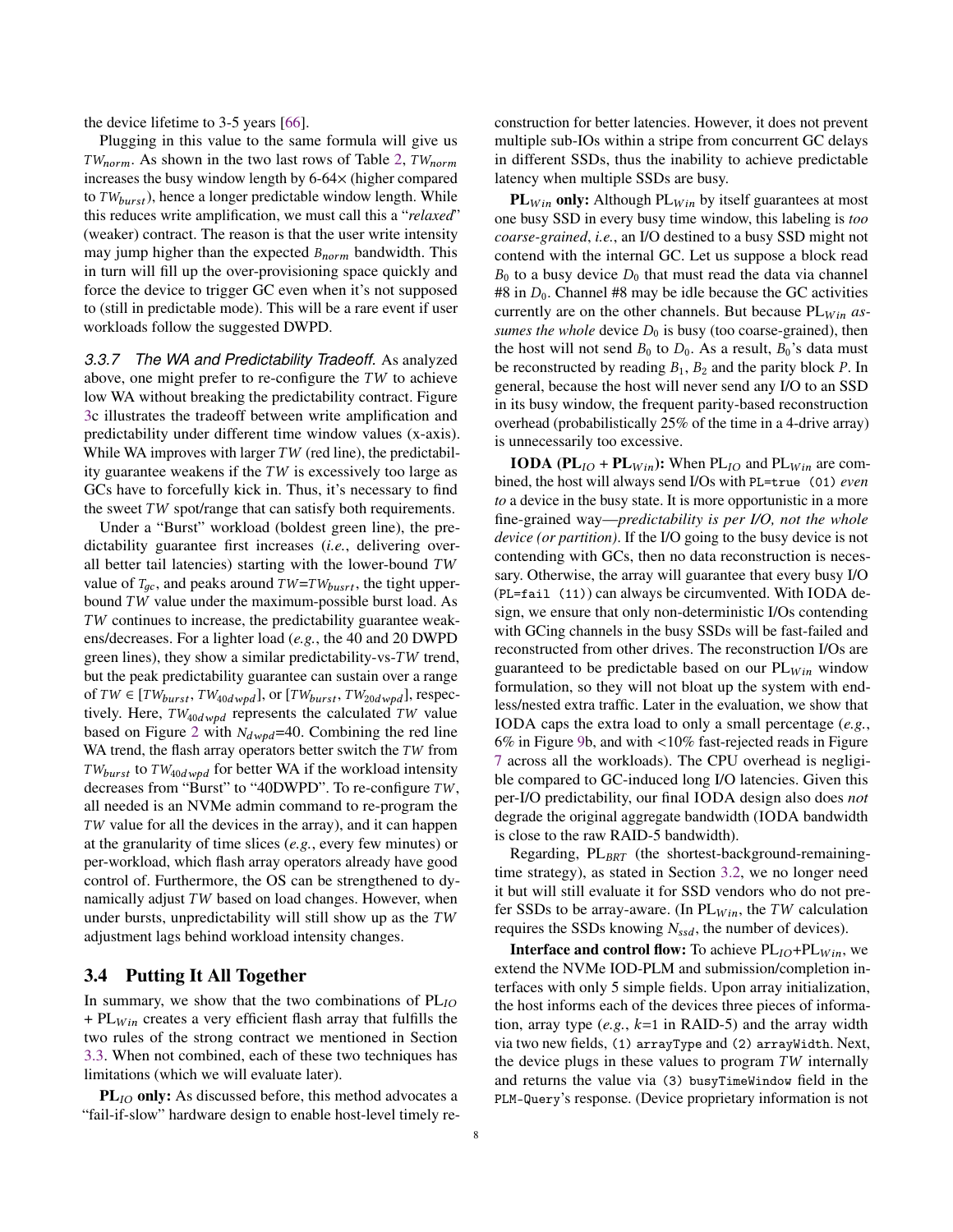exposed to the host). During runtime, the host and the device can tag submission (and completion) commands with the (4) PL flag. For flexible array volumes, the host can submit a new arrayWidth and the devices can re-program the busyTimeWindow). Finally, the host and the devices communicate the  $(5)$  cycle's start time  $(t \text{ in Figure 1}).$ 

Write path: IODA does not change the way the host/array or device performs writes. Data are striped and each write will trigger the parity updates. For non-full-stripe writes, parity updates will trigger RAID-level read-modify-writes. In this case, the reads are tagged with the PL flag. Since writes usually tend not to be latency sensitive, IODA design mainly targets strong read performance predictability without degrading the array's aggregate write bandwidth. IODA does not rely on write staging/orchestration. The  $TW$  analysis in §3.3 holds true for the general case where writes can arrive at the devices in both predictable and busy windows freely. IODA also does not change the write semantic/crash-consistency of the array. For example, if Non-Volatile Memory (NVM) (*e.g.*, NVRAM [67] or Optane Memory [68]) is used, the host/array only needs to write data to the NVM and flush to the device later. Otherwise, writes are directly acknowledged either when hitting the in-device buffer or the NAND pages when device buffers are full. We acknowledge that NVM can be used as an effective caching layer and greatly improve average latencies; but the tail latencies which are often caused by cache misses, unfortunately, will not go away. For example, read misses will still contend with GCs (triggered by frequent flushes) at the SSD/array level. This is because write buffering (*e.g.*, using NVRAM) only removes user-level read vs. user-level write contention. With/without write buffering, user-level reads are still contending with GC-induced writes (which is our focus). Our current IODA prototype is built on top of the Linux "md" sub-system without NVRAM support.

Limitations and discussions: We assume the SSDs in the array are of the same model and size. The SSD vendors should be persuaded to implement our simple interface extension. While IODA currently concentrates on GC-induced non-determinism, it can be extended to handle other types of I/O contentions (*e.g.*, queueing delay, wear-leveling, flushing, etc.), apply to other types of array layout (*e.g.*, erasure-coded systems for more flexible busy window scheduling), and benefit new hardware determinism-capable designs via  $PL_{IO}$  (*e.g.*, head-of-line blocking in networking).

## 4 Implementation

We now describe IODA implementation [69].

IODA's firmware side: We prototype the firmware logic in two open-source SSD research platforms. (a) *FEMU (upgraded).* FEMU is a recent QEMU-based and DRAM-backed SSD emulator [23, 70] used by some recent works appearing in top venues [42, 43, 71, 72]. To make FEMU resemble modern SSDs, we had to make several optimizations in *1200*

*LOC*. Bottom line, our FEMU version can deliver 400 KIOPS throughput and as low as  $10\mu s$  I/O latency. On top of this, we then built a firmware that returns the PL flag and performs GC only in the busy window, all only in *60 LOC*. (b) *Light-NVM+OCSSD.* We also prototype IODA with LightNVM on a real OCSSD [24, 73] in 186 LOC for additional evaluation. One design flaw of our OCSSD controller is that it excessively favors reads over writes (*e.g.*, write throughput drops to only 3MB/s under a 2:1 read/write mixed workload). To address this issue, we re-architected LightNVM with a per-chip FIFO queue in 780 LOC.

IODA's host side: The host-side logic is written in *1814 LOC* in Linux 4.15 Software RAID (*i.e.*, the Linux md subsystem) and *18 LOC* in the NVMe driver. While the LOC is small, it took us a long time to address many hurdles in the complex Linux storage stack such as the intricate timeout/ retry mechanism, the NVMe/BIO/request I/O PL-flag passing, and the complex Linux RAID per-stripe state machine.

Re-implementation of other works: It is important to compare IODA comprehensively, but because other works use varying platforms (some even cannot run), "apples-toapples" comparison would be difficult to make. With our upgraded FEMU, we were able to re-implement state-of-theart techniques [25, 29, 31, 33, 35] in around *3400 LOC*.

## 5 Evaluation

We present our comprehensive evaluation in three sections: We first show the main results of latency determinism brought by IODA approaches under various workloads (§5.1). Then we present comparisons of IODA with the state of the art  $(\S5.2)$  and show extended evaluations  $(\S5.3)$ .

Platform setup: Most experiments are done on FEMU (for reasons mentioned in §4) running on Emulab D430 machines [74]. We run Linux Software RAID-5 (4KB chunk size) on 4 FEMU drives. The LightNVM+OCSSD full-stack setup is similar and done on our local lab machine.

The FEMU's base firmware uses a page-level dynamic mapping and a greedy-GC policy for best cleaning efficiency. GCs are triggered upon reaching a pre-configured high watermark (25% of free blocks available). GCs will forcefully run at full speed under the low watermark (5%) to ensure enough free space for user requests. The device parameters were detailed in the "FEMU" column in Table 2. We configured FEMU to emulate modern low-latency SSDs (*e.g.*, Z-NAND [75]) with SLC-like access latencies  $(i.e., ~200\mu s)$ for writes), faster than existing MLC/TLC SSDs analyzed in Table 2. Later, we show that IODA evaluations on our MLC-based OCSSD show the same conclusion as FEMU.

Macrobenchmarks: For block I/O traces, we use 4 SSD traces from Microsoft data centers, spanning cloud storage (AZURE and COSMOS), search engine (BingIdx) and database workloads (BingSel) and 5 standard SNIA block traces [76] that we have re-rated 8-32 times more intense to reflect mod-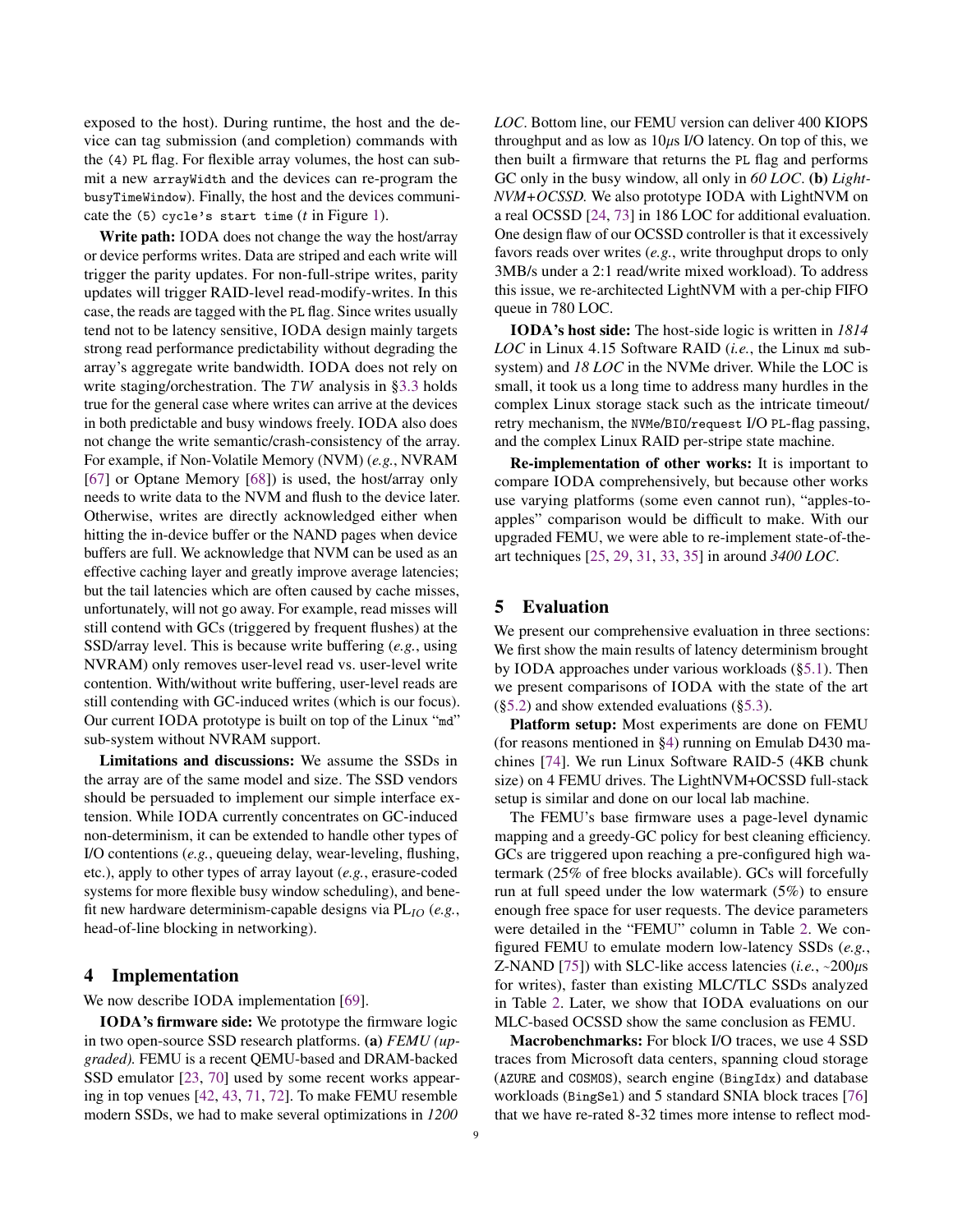

Figure 4: IODA percentile latencies and #busy sub-IOs with TPCC (§5.1.1). *Figure (a): read latencies (y-axis) at major percentiles p75 to p99.99 (x-axis) with various* IODA *strategies. Figure (b): the percentage of stripe-level reads (y-axis) that experience 1 to 4 busy sub-IOs (x-axis).*

ern SSD workloads, all characterized in Table 3. In these traces, we pick the 1-hour busiest period. For real applications, we run 6 Filebench workloads [77] and 3 YCSB/RocksDB workloads [78] on the ext4 file system. Additionally, we also run 12 other storage workloads ranging from GNU applications, Sysbench [79], to MapReduce (Hadoop/Spark) workloads [80]. All user I/Os are marked as latency sensitive (PL=true (01)).

Metrics: We primarily report read latencies for the block traces and application-specific metrics for the rest (*e.g.*, average latencies, runtime, etc.). We also analyze other aspects of IODA design (*e.g.*, write latency and throughput). Each experiment is repeated and ran for a long period with thousands of GCs triggered over FEMU drives in steady state, showing consistent results. Finally,  $pYY$  implies the  $YY<sup>th</sup>$  *percentile*.

# 5.1 Main Results

This section shows the improvement made by the combination of IODA strategies, one at a time: "IOD1" represents only predictable-latency flagged I/Os ( $PL<sub>IO</sub>$  in §3.2), "IOD<sub>2</sub>" the shortest-busy-remaining-time strategy ( $PL_{BRT}$  in §3.2), "IOD<sub>3</sub>" the alternating busy windows *only* (PL<sub>Win</sub> in §3.3, *without*  $PL_{IO}/PL_{BRT}$ ), and "IODA" the final approach ( $PL_{IO} + PL_{Win}$ as described in §3.4). For IOD<sup>3</sup> and IODA, our FEMU-based firmware uses a busy time window of 100ms as calculated in Table 2. We also show "Ideal" to represent an ideal performance where there are no GC-induced latencies, by disabling GC delay emulation in FEMU.

*5.1.1* IODA *Techniques, 1 Workload First.* For figure simplicity, we first show only the results of using one workload, TPCC (Table 3). Figure 4a shows the latencies at major percentile values (p75 to p99.99) of five different approaches: (0) The red Base line represents the TPCC workload without any strategies. Starting at  $p95$  (x=95) the Base's latency is no longer deterministic, consistent with what we observe on real commodity SSDs. (1) The brown  $IOD<sub>1</sub>$  line shows that by



Figure 5: Read latency CDFs for all 9 block I/O traces (§5.1.2). IODA *is the closest to the ideal case across all 9 block trace workloads.* IOD<sub>2</sub> *improves over* IOD<sub>1</sub>*, but could not eliminate* concurrent GC blockings.  $IOD<sub>3</sub>$  *is worse than*  $IODA$  *due to wholedevice level busy state.*



Figure 6: p99 and p99.9 latencies (§5.1.2). *This figure details the p99 and p99.9 latencies from different I/O traces under all* IODA *strategies.* IODA *is the most deterministic and almost reaches the* Ideal *values.*

just circumventing the busiest (slowest) read, via proactive data reconstruction as signaled by the  $PL_{IO}$  method, the latency is more predictable up to p99. (2) The orange  $IOD<sub>2</sub>$  line shows that the  $PL_{BRT}$  busy-remaining-time approach further helps but cannot completely evade concurrent busyness. (3) The blue  $IOD<sub>3</sub>$  line shows that  $PL<sub>Win</sub>$ -only method is stable up to p99 but it is expensive (spikes at p99.9 and higher) due to the excessive and unnecessary data reconstruction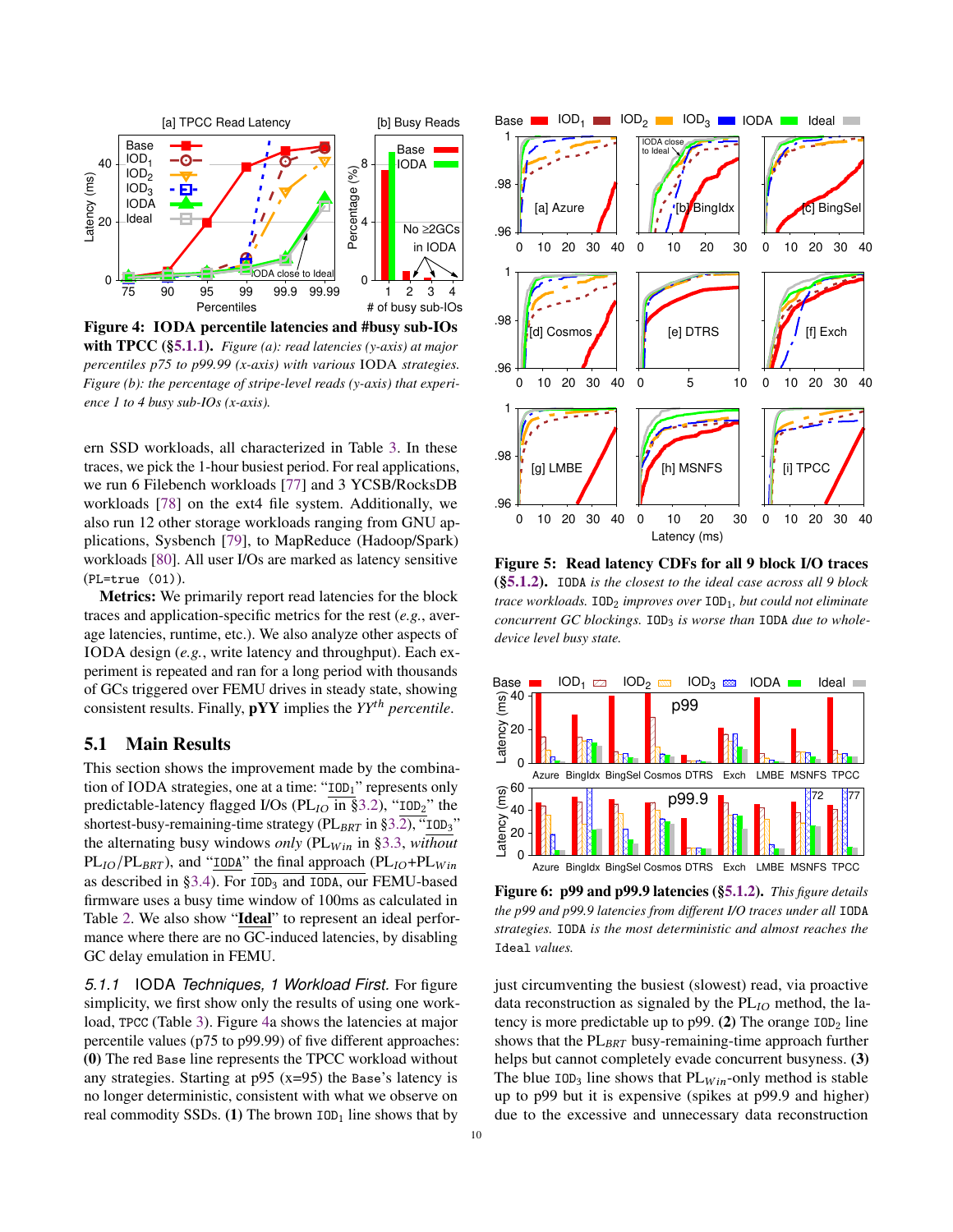

Figure 7: #Busy sub-IOs, many I/O traces (§5.1.2). *The figure is the same type as Figure 4b, but now with many I/O traces.* IODA *shifts multiple concurrent* 2-4busy *sub-IOs (in the top* Base *figure) to more* 1busy *sub-IOs (in the bottom* IODA *figure).*

(§3.4). (4) [Key result #1] *Finally, the bold green* IODA *line* in Figure  $\sqrt{4a}$  shows that  $PL_{IO} + PL_{Win}$  provides the best laten*cies. The thin gap between the* Ideal *and* IODA *lines shows the power of* IODA *in being latency deterministic. Even at p99.99,* IODA *is only 9% slower than the ideal performance.*

Figure 4b reveals the reason behind IODA's success. The x-axis shows how many "sub-IOs" of a stripe are returned busy (PL=11,  $\S$ 3.2). At x=1, the Base bar shows that roughly 7% of stripe-level I/Os experience 1 busy sub-IO, but the base approach just waits for (does not reconstruct) busy sub-IOs. At  $x=2$ , Base shows that almost 1% of the stripe-level reads experience 2 busy sub-IOs. While  $IOD<sub>1</sub>$  and  $IOD<sub>2</sub>$  can reconstruct 1 busy sub-IO, it cannot evade this concurrent busyness. That is why the  $IOD_1$  and  $IOD_2$  lines in Figure 4a start increasing between the p99 and p99.9 values. [Key result #2] *With our final approach, the green* IODA *bar in Figure 4b shows that our time-window approach successfully shifts concurrent GCs across time such that at any time there is at most only one busy sub-IO per stripe.* Hence, the IODA bar is higher than the Base bar, reaching y=8% at x=1 but y=0 at x*>*1 (acceptable given the reconstructability).

*5.1.2 Many Workloads (Block I/O Traces).* Figure 6 shows the p99 and p99.9 latencies with all the block traces. Figure 5 displays the complete read latency CDF graphs. [Key result #3] *Overall, with all these experiments with different workload characteristics and base latency distributions, the* IODA *bars in Figure 6 and CDF lines in Figure 5 summarize that* IODA *delivers faster latencies, 1.7*⇥ *on average up to 16.3*⇥ *between p95–p99.9 compared to the base approach, and only 1.0*⇥ *to 3.3*⇥ *slower than the* Ideal *case.*

Figure 7 shows the percentage of stripe-level reads that observe busy sub-IOs (from 1busy to 4busy), the top and bottom figures represent the percentage for the baseline and IODA, respectively. Similar to Figure 4b, it shows that IODA successfully shifts the concurrent GCs across time (higher 1busy green bars with almost no 2-4busy bars).

*5.1.3 File System, Key-Value, and Other Applications.* We also ran various applications on ext4 on IODA, including

| Trace        |      | #I/Os Read/Write Read/Write Max I/O Interval |        |       |           | <b>Size</b>   |
|--------------|------|----------------------------------------------|--------|-------|-----------|---------------|
| Workload     | (K)  | $(\%)$                                       | (KB)   | (KB)  | $(\mu s)$ | (GB)          |
| Azure        | 320  | 18/82                                        | 24/20  | 64    | 142       | 5             |
| BingIdx      | 169  | 36/64                                        | 60/104 | 288   | 697       | 11            |
| BingSel      | 322  | 4/96                                         | 260/78 | 11264 | 2195      | 24            |
| Cosmos       | 792  | 8/92                                         | 214/91 | 16384 | 894       | 63            |
| <b>DTRS</b>  | 147  | 72/28                                        | 42/53  | 64    | 203       | $\mathcal{L}$ |
| Exch         | 269  | 24/76                                        | 15/43  | 1024  | 845       | 9             |
| <b>LMBE</b>  | 3585 | 89/11                                        | 12/191 | 192   | 539       | 74            |
| <b>MSNFS</b> | 487  | 74/26                                        | 8/128  | 128   | 370       | 16            |
| <b>TPCC</b>  | 513  | 64/36                                        | 8/137  | 4096  | 72        | 25            |

Table 3: Block I/O trace characteristics (§5.1). *This table shows the detailed characteristics of the block traces we use.*

6 Filebench workloads, 3 YCSB/RocksDB workloads, and a dozen of data-intensive and stand-alone applications. The results are summarized in Figure 8, *all pointing to the same key conclusion that* IODA *is near to the ideal scenario.*

## 5.2 Versus State-of-the-Art Approaches

For readability, this section mainly compares IODA with state-of-the-art approaches using one benchmark TPCC; other workloads show the same conclusion. All the results are aggregated in Figure 9.

*5.2.1 vs. Proactive/Cloning (Always Full Stripe I/Os).* A simple black-box way to cut 1-busy sub-IOs is to always proactively send a full-stripe read including the parity read (akin to cloning [2, 45, 81]), hence the I/Os can return to the user when the first  $(N_{ssd}-k)$  sub-IOs finish. Figure 9a shows that Proactive is effective *but* still loses to IODA at high percentiles due to its inability to evade concurrent busy sub-IOs. Proactive also *negatively adds more load*. Figure 9b shows Proactive inefficiently sends down  $2.4\times$  more I/Os to the base case, while IODA only issues 6% more reads.

*5.2.2 vs. Synchronized GCs (e.g., Harmonia [33]).* Synchronized GCs attempt to schedule the SSDs in an array to reduce GC impacts [33, 34, 49]. For example, Harmonia [33] manages the SSDs to perform GCs at the *same* time (*i.e.*, a localized slowdown is better than scattered ones). Figure 9c shows that Harmonia [33] improves the overall average latency by 27% compared to the baseline, *but* is far from achieving latency determinism due to the localized slowdown. IODA's alternating window strategy is more superior.

*5.2.3 vs. Partitioning (e.g., Flash on Rails [35]).* Flash on Rails (Rails) [35] partitions the SSDs such that user-vs-GC or user-vs-user contention is reduced. It divides an array into read-only and write-only SSDs, and performs read-write role swapping periodically. A similar strategy can also be found in Gecko [48] and SWAN [34]. Figure 9d shows that Rails is indeed able to deliver a pure read-only latency (the left-most orange line). The "raw" IODA (the right-most line) loses because *Rails relies on much NVRAM* to stage all inflight writes.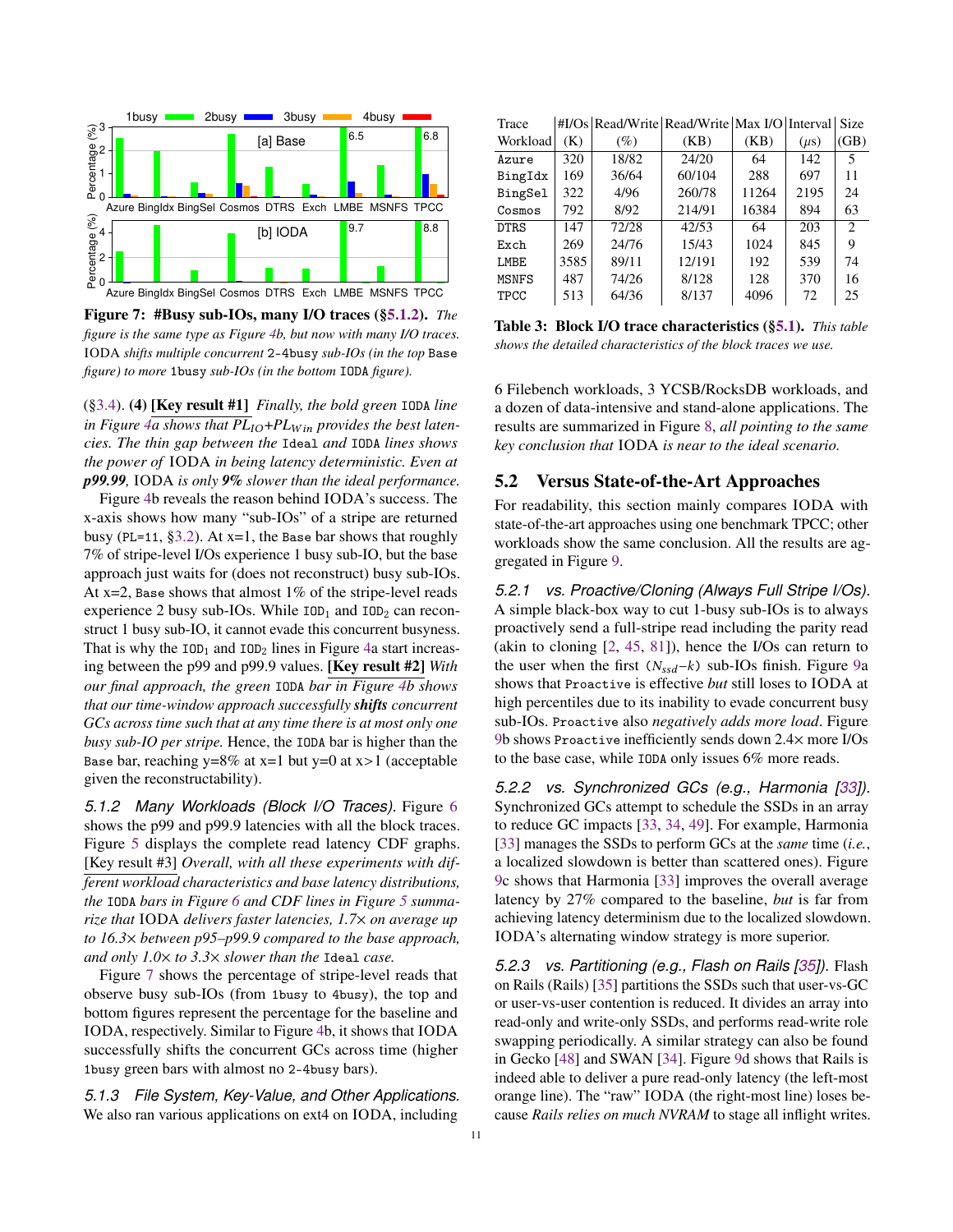

Figure 8: Filebench, YCSB, and other standalone/misc data-intensive application results (§5.1.3). *Figure* (a) *shows the average latencies of six Filebench workloads as Filebench doesn't support per-IO latency logging.* IODA *is the most optimum and nearest to* Ideal*; Figure* (b) *presents latency CDFs for three YCSB workloads (A, B, and F), and again,* IODA *almost reaches the* Ideal *performance at high percentiles; Figure* (c) *shows the end-to-end normalized performance improvement (*IODA *vs.* Base*) based on workload-specific performance metrics (e.g., runtime, latency/throughout, etc.)*



Figure 9: IODA vs. 7 state-of-the-art approaches (§5.2) and extended evaluations (§5.3). *In Figure* (a)*–*(i)*,* IODA *outperforms almost all the 7 competing approaches in delivering predictable I/Os without sacrificing array bandwidth, burdening the system with excessively extra load, or requiring excessive host-side buffering or device-side changes. Figure* (j)–(l) *show* IODA *extended evaluations on OpenChannel-SSD (OCSSD) and commercial (SM951) SSDs, and write latency: (j)* IODA *achieves predictable latencies on a real OCSSD (§5.3.1), (k) how unmodified commodity SSDs requires our proposed device-level modifications (§5.3.3). (l)* IODA *improves write latencies by virtue of improved read latencies for the read-modify-write parity update process (§5.3.5).*

In "raw" IODA, however, user reads are queued together with user writes. For a fair comparison, after we add a similar host-side write buffering, the  $IODA_{NVM}$  line in Figure 9d shows roughly the same performance as Rails.

However, Rails has two *fundamental downsides: reduced throughput and requiring large NVRAM*. As SSDs are broken into read/write roles separately, there are *fewer* number of devices to serve reads (and writes). Figure 9e shows that Rails' throughput is significantly lower compared to IODA, underutilizing the array's bandwidth. Further, Rails requires much NVRAM to stage all incoming writes. The needed NVRAM is proportional to the write-mode duration and  $N_{ssd}$ , making it prohibitively too large for real systems.

*5.2.4 vs. Preemptive GC.* Preemptive GC (PGC) [25] is an approach that allows user reads to be interleaved in between GC individual read/write/erase operations, hence user reads are not queued far behind. Compared to the Base latency, PGC has already successfully reduced a huge area of the latency tail. But, the IODA line in Figure 9f shows that, vs. PGC, IODA is still more effective. This is because IODA users do *not* need to wait for *any* individual GC operation, but PGC users *sometimes* must wait for *at least one* individual GC operation.

*5.2.5 vs. P/E Suspension.* To further improve preemptive GC, more recent works suggest program/erase (P/E) suspension, even in the middle of a GC write/erase operation [28, 29]. It will deliver more stable latencies by allowing reads to "interrupt" write/erase and resume it later (see Suspend vs. PGC in Figure 9f). IODA still outperforms the suspension method.

A fundamental weakness of GC preemption and suspension is that these features *must be disabled* when the over-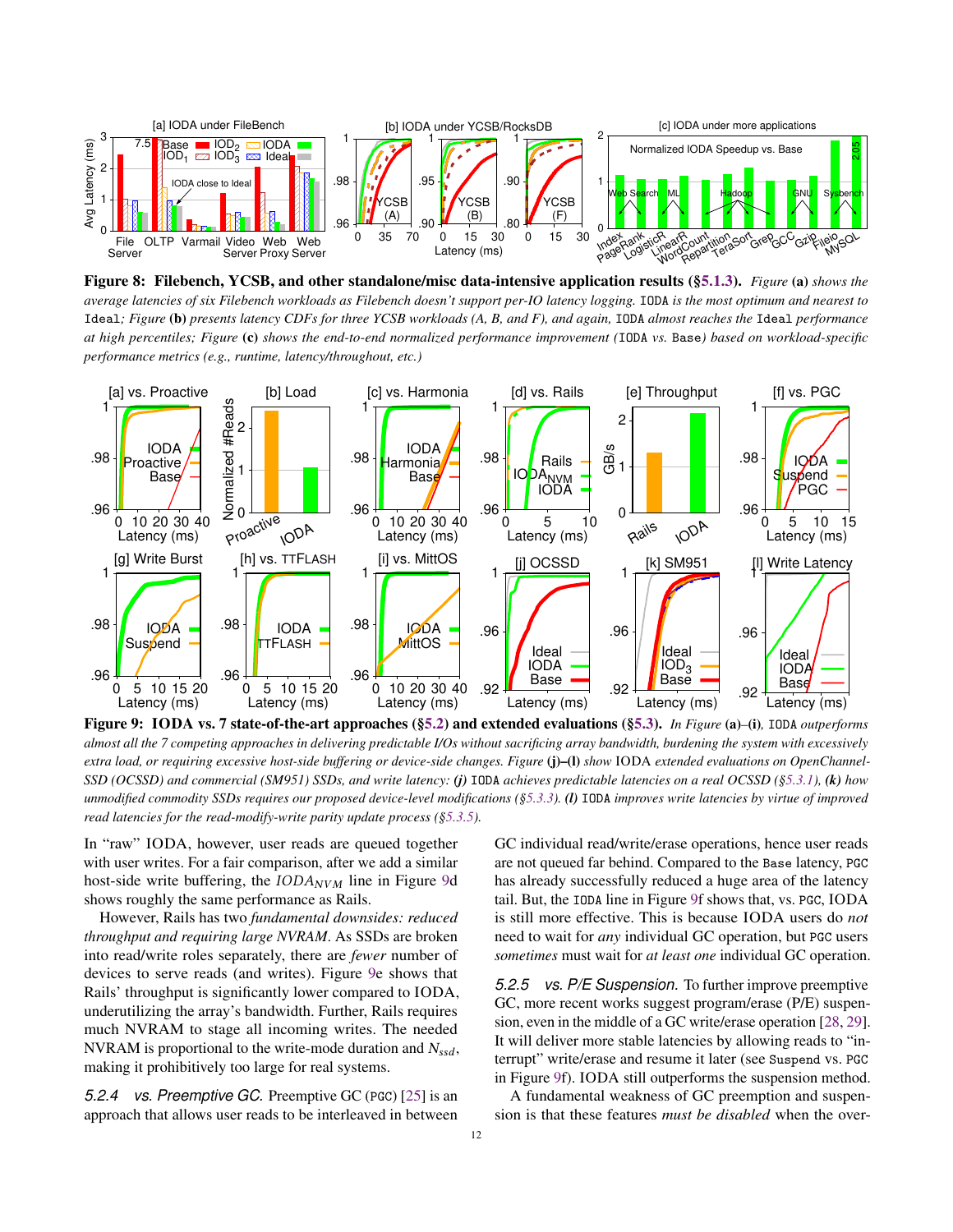

Figure 10: IODA throughput and performance sensitivities to TW. (a) IODA-vs-Base read/write throughput under various *read/write ratios (§5.3.5), (b) TW sensitivity on TPCC performance (§5.3.6), (c) same as (b) but under maximum write burst (§5.3.6).*

provisioning space is *full* (*e.g.*, under continuous write bursts). IODA's busy/predictable windows on the other hand alternate all the time. Figure 9g compares the performance of IODA and P/E suspension under a continuous maximum write burst. Here, we can clearly see that IODA's benefit is more apparent compared to the benefit of P/E suspension (the gap between the IODA and Suspend lines is larger in Figure 9g than in Figure 9f). [Key result #4] *Overall,* IODA *outperforms state-of-the-art methods in delivering deterministic latency, even under maximum write bursts.*

*5.2.6 vs.* TTFLASH*.* TTFLASH [9] is a "tiny-tail" flash controller design by pushing GCs to a finer-granularity (*i.e.*, chip level) and perform them rotationally. We followed TTFLASH firmware organizations and implemented TTFLASH logics in FEMU. Figure 9h shows IODA can achieve similar predictable latencies as a RAID-5 array of four TTFLASH drives. However, TTFLASH's internal RAIN [61] layout shrinks per-drive capacity and throughput as one channel is dedicated for in-device parity maintenance (25% degradation, not shown). We would also like to further stress that IODA design achieves predictable I/Os without heavily re-architecting the flash firmware/controller as TTFLASH does (§2.3), thus distinguishing itself in its unique design context (host/device co-design), principles (simplicity for deployment), and technical challenges (PLM refinement and management, as well as host OS predictable I/O stack design).

*5.2.7 vs. MittOS.* MittOS [38] advocates a SLO-aware interface to allow quick I/O fail-over to replicas for fast response. It relies on "open/white-box" device knowledge to make OS-level predictions, thus not applicable for commercial devices. As shown in Figure 9i, MittOS loses to IODA as I/O fail-over might also be slow if the target node/device is busy. IODA's  $PL_{Win}$  approach eliminates the gap here. A side note, MittOS's I/O fast-rejecting interface is based on OS-level prediction to the underlying "profiled" devices, while IODA per-IO predictability flag  $(PL<sub>IO</sub>)$  is lightweight and accurate with host/device collaboration.

# 5.3 Extended Evaluations

*5.3.1* IODA *on OpenChannel-SSD (OCSSD).* IODA approach also runs well on real SSD hardware. We reimplement IODA's firmware changes in the Linux Light-NVM driver ("host-side firmware") and run it on OCSSD [24]. Figure 9j shows a similar improvement as on FEMU, as shown earlier in Figure 4a.

*5.3.2* IODA *on Light-NVM on "FEMU<sub>OC</sub>"*. Unfortunately, our 5-year-old OCSSD became erratic and the vendor no longer supports/sells it; we could not complete more experiments on our OCSSD. This reality of real SSD hardware platforms is likely a reason why software-based flash emulators appear more recently in major venues [42, 43, 71, 72, 82]. Luckily, FEMU can also act as a drop-in replacement of OCSSDs for Light-NVM [23] (a host-managed "FEMU $_{OC}$ " with the device firmware stripped). Table 4

|                            | 95 <sup>th</sup> | $99^{th}$    | $99.9^{th}$       | 99.99th          |
|----------------------------|------------------|--------------|-------------------|------------------|
| Azure                      | 11.9 8.4         |              | 6.2               | $\overline{5.1}$ |
| BingIdx                    |                  | $1.6 \; 1.4$ | 1.6               | 1.6              |
| BingSel                    |                  | 3.7 3.1      | 2.3               | 1.9              |
| Cosmos                     |                  |              | 9.2 5.6 1.8       | 1.4              |
| <b>DTRS</b>                |                  |              | 2.8 3.0 11.9 13.7 |                  |
| $\mathop{\hbox{\rm Exch}}$ |                  | 7.1 3.5      | 5.6               | 2.1              |
| LMBE                       | 16.08.0          |              | 1.9               | 1.3              |
| MSNFS                      |                  |              | 1.4 2.8 12.1      | 6.3              |
| TPCC                       |                  | 5.4 3.8      | 1.7               | 2.1              |
| YCSB-A                     |                  | 7.3 3.1      | 3.5               | 4.7              |
| YCSB-B                     | 19.0 3.8         |              | 5.3               | 1.2              |
| YCSB-F                     |                  | 6.8 4.4      | 7.2               | 5.4              |

Table 4: IODA Speedup vs. **Base** on top of FEMU $_{OC}$ 

shows the normalized latency improvement of IODA vs. Base at major percentiles across various workloads.

*5.3.3* IODA *on Commodity SSDs?* One might wonder whether IODA can be achieved on commodity SSDs without device-level modifications. We ran our  $TW$  algorithm,  $IOD<sub>3</sub>$  $(PL_{Win}\text{-}only \text{ on the host side})$ , on an array of real consumer SSDs. We set  $TW$  to 100ms, 1 and 10 seconds. Figure 9k shows that they are not effective and far from the Ideal line as commercial SSDs do not have the  $PL_{IO}$  and  $PL_{Win}$  mechanism in place to kindly signal the host for proactive reconstructions. [Key result #5] *This experiment strongly shows the necessity to add small firmware modifications to honor the predictable latency mode window.*

*5.3.4* IODA *Write Latency.* Back to the FEMU-based IODA, Figure 9l shows IODA benefits to write latencies. Each non-full-stripe write in RAID-5 triggers a read-modifywrite process to update the parity page, hence user write latency is affected by the internal read performance. By virtue of predictable read latencies in IODA, write latencies are also significantly improved (up to p96 across all workloads, not shown). When user writes (or the associated parity updates) contend with device-level GCs, they might still get queued behind. That's the reason IODA write latency loses to "Ideal" for the last few percentiles.

*5.3.5* IODA *Throughput.* Figure 10a shows the IODA and Base read/write IOPS under a 256-thread FIO benchmark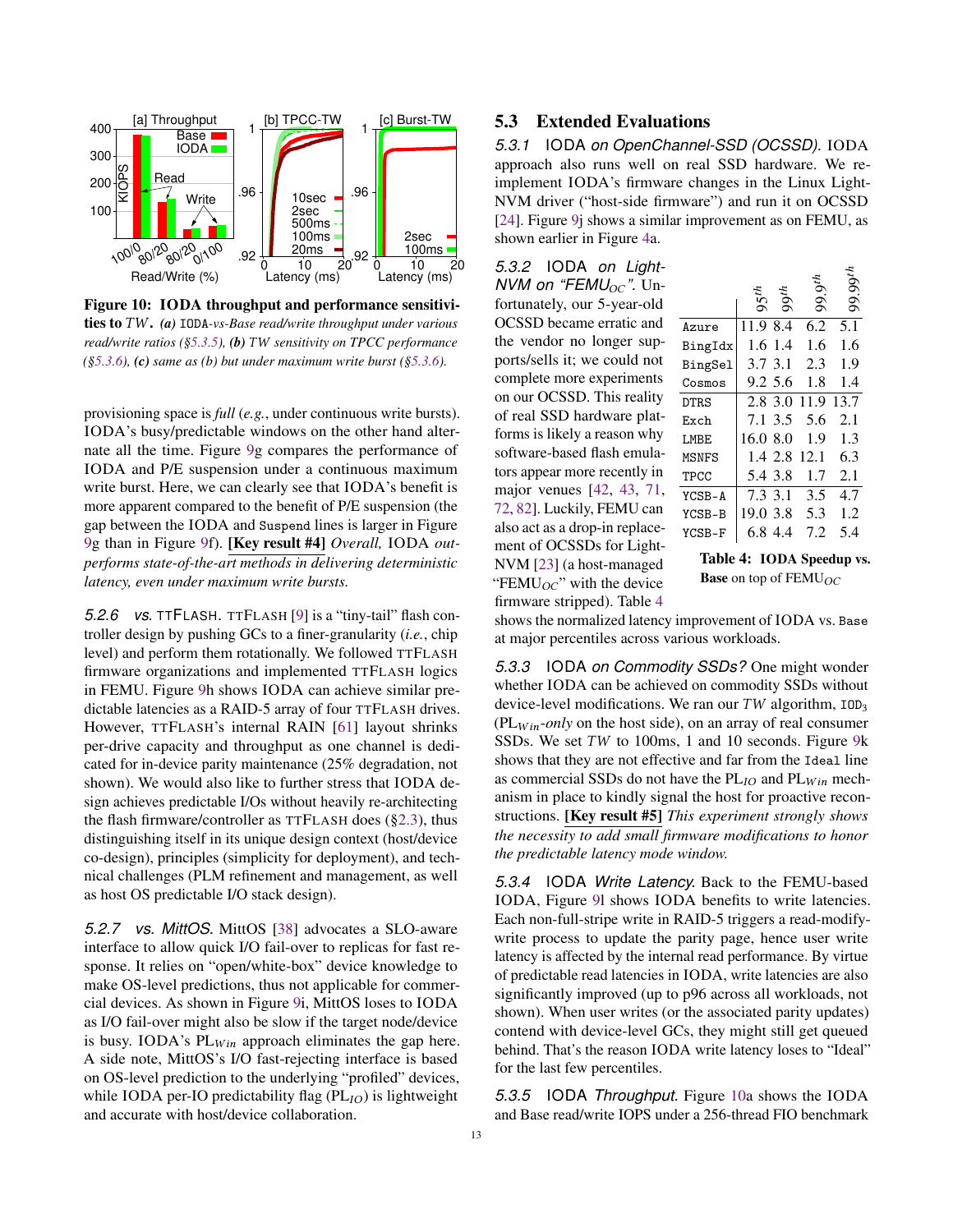

Figure 11: Write amplification sensitivity (§5.3.7). *The y-axis shows the write amplification factor (WAF) and the x-axis varies the* TW value.

with various read/write ratios (100/0, 80/20 and 0/100). Note that the IOPS is capped by FEMU's throughput (§4). One interesting phenomenon here is that IODA improves the write throughput by 9% in the 80/20 and 0/100 R/W configurations similarly because IODA improves the read latency in readmodify-write parity operations. [Key result #6] IODA *does not sacrifice the raw RAID read/write throughput.*

5.3.6 Performance Sensitivity to TW Values. The current IODA setup uses  $TW=100$ ms based on the calculated value in Table 2 (" $TW_{Burst}$ " row and "FEMU" column). Figure 10b shows the performance sensitivity under a smaller/larger TW value. The average load of the workload is  $~13$  DWPD (monitored at the device-level). If we calculate the  $TW$  value based on the TW formula in Figure 2, we get  $TW_{norm}$ =~5s, which is the upper-bound  $TW$  to guarantee the predictability contract. Under  $TW = \{500 \text{ms}, 2s\}$  (*i.e.*,  $\langle 5s \rangle$ , we can see that the green lines sticking together and all showing predictable latencies. However, if we further increase  $TW=10s$ , the SSDs *fail* to guarantee the absence of GC within the predictable windows, hence worse performance (*i.e.*, the SSDs couldn't reclaim enough space during the busy windows, and forceful/non-delayable GCs have to spawn into the predictable windows). This performance gap is more apparent in Figure 10c where we send a continuous *maximum* write burst that fills up the over-provisioned space faster. Under  $TW = 20$ ms, we also see slightly worse performance (see "lower bound" in §3.3.2). As a result, some leftover disturbance is still felt after the device alternates to the predictable window.

5.3.7 Write Amplification Sensitivity to TW Values. To show the implication of various  $TW$  values to write amplification (WA), we ran a longitudinal analysis using an eventdriven SSD simulator, SSDSim [83]. Figure 11 shows the result across different workloads and  $TW$  values. As expected, short windows  $(e.g., 10\text{ms})$  will cause high WA  $(e.g., 1.2\times$ or more) but long windows reduce the WA. Our 100ms busy window value for our emulated device delivers a reasonable WA (1.0 to  $1.1 \times$  in most of the workloads). As discussed in §3.3.4, operators can use a practical DWPD value to increase window durations and reduce WA further.



Figure 12: Adjusting  $TW$  for predictability and low WA (§5.3.8). *This figures demonstrate how flash array operators can re-configure the* TW to achieve low write amplification without *sacrificing latency predictability.*

5.3.8 Re-configuring TW for better WA. As discussed in §3.3.7, flash array operators could dynamically adjust the  $TW$ for their target workloads to balance WA and predictability (*i.e.*, use  $TW = TW_{norm}$  instead of  $TW_{burst}$ ). In Figure 12, we ran 3 synthetic FIO workloads with different write intensities (40, 80, and 20 DWPD) each for one hour. For each workload, we configure IODA to use  $TW = TW_{burst}$  for the first 30 minutes and  $TW = TW_{norm}$  for the second half. We report the p99.9 latencies (every 10 minutes) and write amplification factor (WA). From the top and middle figures in Figure 10, we can see that IODA can sustain predictable latencies while improving WA by switching to a larger  $TW$ .

## 6 Conclusion

IODA is a host/SSD co-designed flash array that provides a strong latency predictability contract without sacrificing the aggregate bandwidth. IODA only involves minimal changes to the NVMe interface and flash firmware to simplify deployment. IODA delivers close-to-ideal latencies and outperforms many state-of-the-art approaches. We hope IODA will spur more work around the new and exciting IOD-PLM interface.

## 7 Acknowledgments

We thank Mark Silberstein (our shepherd), and the anonymous reviewers for their tremendous feedback and comments. For University of Chicago authors, this material was supported by NSF grants CCF-1336580, CNS-1526304, CNS-1405959, CCF-2028427) as well as generous donations from Dell EMC and NetApp Faculty Fellowship. We also thank the member companies of the PDL Consortium (Amazon, Facebook, Google, HPE, Hitachi, IBM, Intel, Microsoft, NetApp, Oracle, Pure Storage, Salesforce, Samsung, Seagate, Two Sigma, and Western Digital) and VMware for their interest, insights, feedback, and support. We extend our special thanks to Michael Hao Tong, Jaeyoung Do, Achmad Imam Kistijantoro, Fadhil I. Kurnia, Sujin Park, and Mingzhe Hao for their initial involvement and contributions to this project.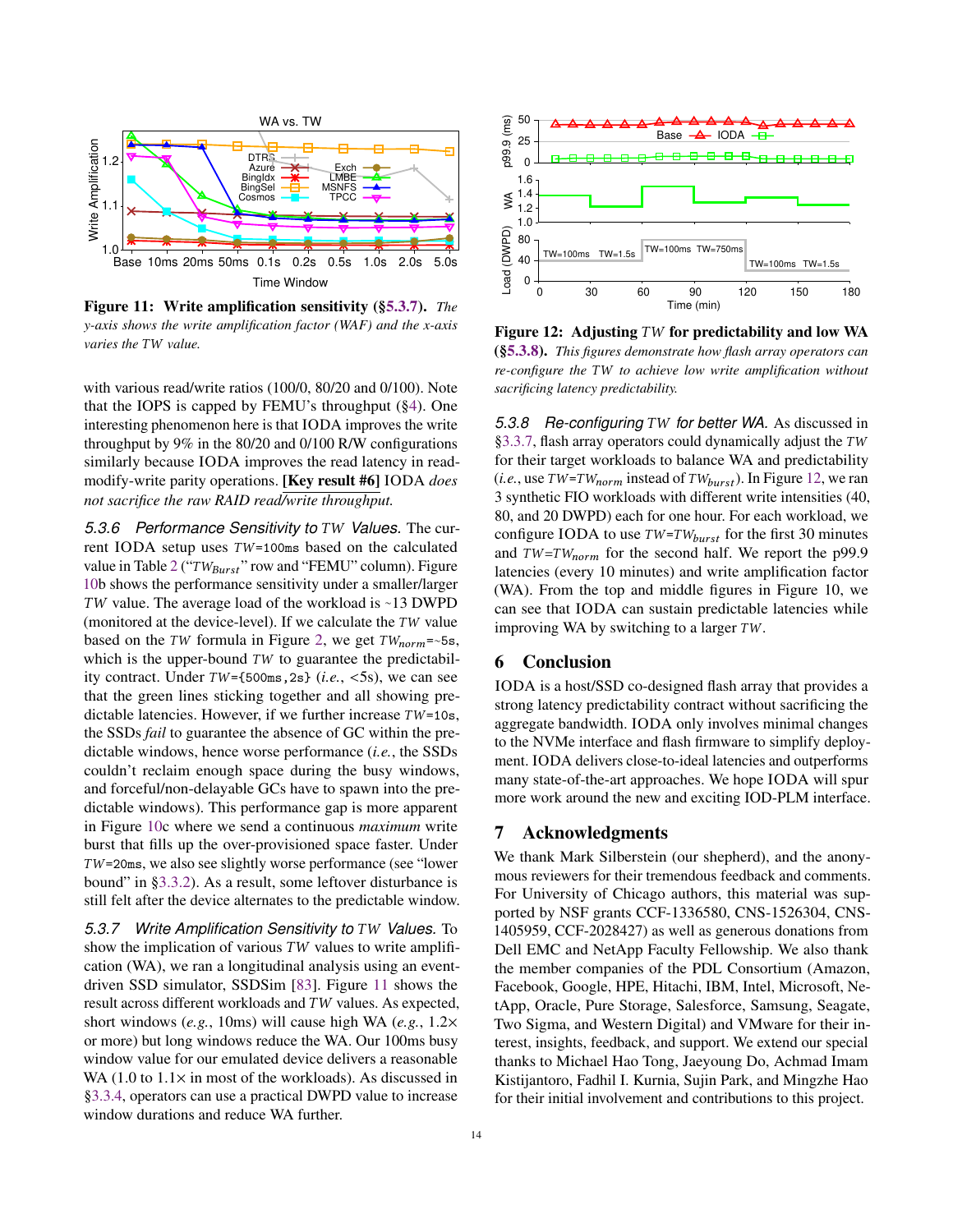## References

- [1] Luiz Barroso, Mike Marty, David Patterson, and Parthasarathy Ranganathan. Attack of the Killer Microseconds. *Communications of the ACM*, 60(4), 2017.
- [2] Jeffrey Dean and Luiz Andre Barroso. The Tail at Scale. *Communications of the ACM (CACM)*, 56(2), 2013.
- [3] Why Deterministic Storage Performance is Important. https://www.architecting.it/blog/deterministic-storage-performance/, 2018.
- [4] All-Flash NVMe Reference Architecture. https://www.samsung.com/semiconductor/global.semi/file/resource/2 020/05/redhat-ceph-whitepaper-0521.pdf, 2020.
- [5] Micron 9100 U.2 and HHHL NVMe PCIe SSDs. https://www.micron.com/-/media/client/global/documents/products/ data-sheet/ssd/9100\_hhhl\_u\_2\_pcie\_ssd.pdf, 2020.
- [6] Achieve Consistent Low Latency for Your Storage-Intensive Workloads. https://www.intel.com/content/www/us/en/architectureand-technology/optane-technology/low-latency-for-storageintensive-workloads-article-brief.html, 2021.
- [7] Ross Stenfort, Ta-Yu Wu, and Lee Prewitt. NVMe Cloud SSD Specification. https://www.opencompute.org/documents/nvme-cloudssd-specification-v1-0-3-pdf, 2020.
- [8] Storage Latency in Flash Arrays. https://www.violinsystems.com/wpcontent/uploads/Storage-Mojo-WP-storage-latency.pdf, 2020.
- [9] Shiqin Yan, Huaicheng Li, Mingzhe Hao, Michael Hao Tong, Swaminathan Sundararaman, Andrew A. Chien, and Haryadi S. Gunawi. Tiny-Tail Flash: Near-Perfect Elimination of Garbage Collection Tail Latencies in NAND SSDs. In *Proceedings of the 15th USENIX Symposium on File and Storage Technologies (FAST)*, 2017.
- [10] Nima Elyasi, Changho Choi, Anand Sivasubramaniam, Jingpei Yang, and Vijay Balakrishnan. Trimming the Tail for Deterministic Read Performance in SSDs. In *IEEE International Symposium on Workload Characterization (IISWC)*, 2019.
- [11] Jian Ouyang, Shiding Lin, Song Jiang, Zhenyu Hou, Yong Wang, and Yuanzheng Wang. SDF: Software-Defined Flash for Web-Scale Internet Storage System. In *Proceedings of the 19th ACM International Conference on Architectural Support for Programming Languages and Operating Systems (ASPLOS)*, 2014.
- [12] GreyBeards on Storage. https://silvertonconsulting.com/gbos2/tag/tail-latency/, 2016.
- [13] Chris Petersen, Wei Zhang, and Alexei Naberezhnov. Enabling NVMe I/O Determinism @Scale. https://www.flashmemorysummit.com/English/Collaterals/Proceedin gs/2018/20180807\_INVT-102A-1\_Petersen.pdf, 2018.
- [14] Kapil Karkra. Using Software to Reduce High Tail Latencies on SSDs. https://www.flashmemorysummit.com/English/Collaterals/Proceedin gs/2018/20180808\_SOFT-201-1\_Karkar.pdf, 2018.
- [15] Data Set Management Commands Proposal for ATA8-ACS2. http://www.t13.org/Documents/UploadedDocuments/docs2008/e07 154r6-Data\_Set\_Management\_Proposal\_for\_ATA-ACS2.pdf, 2020. [16] NVM Express Base Specification 1.0.
- https://nvmexpress.org/wp-content/uploads/NVM-Express-1\_0e.pdf, 2020.
- [17] Taejin Kim, Duwon Hong, Sangwook Shane Hahn, Myoungjun Chun, Sungjin Lee, Jooyoung Hwang, Jongyoul Lee, and Jihong Kim. Fully Automatic Stream Management for Multi-Streamed SSDs Using Program Contexts. In *Proceedings of the 17th USENIX Symposium on File and Storage Technologies (FAST)*, 2019.
- [18] NVM Express Base Specification 1.4. https://nvmexpress.org/wpcontent/uploads/NVM-Express-1\_4-2019.06.10-Ratified.pdf, 2020.
- [19] Jon C. R. Bennett. Memory Management System and Method. https://www.google.com/patents/US8200887, 2012.
- [20] K. V. Rashmi, Mosharaf Chowdhury, Jack Kosaian, Ion Stoica, and Kannan Ramchandran. EC-Cache: Load-Balanced, Low-Latency

Cluster Caching with Online Erasure Coding. In *Proceedings of the 12th USENIX Symposium on Operating Systems Design and Implementation (OSDI)*, 2016.

- [21] Yaochen Hu, Yushi Wang, Bang Liu, Di Niu, and Cheng Huang. Latency Reduction and Load Balancing in Coded Storage Systems. In *Proceedings of the 8th ACM Symposium on Cloud Computing (SoCC)*, 2017.
- [22] Heiner Litz, Javier Gonzalez, Ana Klimovic, and Christos Kozyrakis. RAIL: Predictable, Low Tail Latency for NVMe Flash. *ACM Transactions on Storage (TOS)*, 1(1), 2021.
- [23] Huaicheng Li, Mingzhe Hao, Michael Hao Tong, Swaminathan Sundararaman, Matias Bjørling, and Haryadi S. Gunawi. The CASE of FEMU: Cheap, Accurate, Scalable and Extensible Flash Emulator. In *Proceedings of the 16th USENIX Symposium on File and Storage Technologies (FAST)*, 2018.
- [24] Matias Bjørling, Javier Gonzalez, and Philippe Bonnet. LightNVM: The Linux Open-Channel SSD Subsystem. In *Proceedings of the 15th USENIX Symposium on File and Storage Technologies (FAST)*, 2017.
- [25] Junghee Lee, Youngjae Kim, Galen M. Shipman, Sarp Oral, Feiyi Wang, and Jongman Kim. A Semi-Preemptive Garbage Collector for Solid State Drives. In *IEEE International Symposium on Performance Analysis of Systems and Software (ISPASS)*, 2011.
- [26] Pre-emptive Garbage Collection of Memory Blocks. https://www.google.com/patents/US8626986, 2014.
- [27] Junghee Lee, Youngjae Kim, Galen M. Shipman, Sarp Oral, and Jongman Kim. Preemptible I/O Scheduling of Garbage Collection for Solid State Drives. In *IEEE Transactions on Computer-Aided Design of Integrated Circuits and Systems (TCAD)*, 2013.
- [28] Guanying Wu and Xubin He. Reducing SSD Read Latency via NAND Flash Program and Erase Suspension. In *Proceedings of the 10th USENIX Symposium on File and Storage Technologies (FAST)*, 2012.
- [29] Shine Kim, Jonghyun Bae, Hakbeom Jang, Wenjing Jin, Jeonghun Gong, Seungyeon Lee, Tae Jun Ham, and Jae W. Lee. Practical Erase Suspension for Modern Low-latency SSDs. In *Proceedings of the 2019 USENIX Annual Technical Conference (ATC)*, 2019.
- [30] Erase Suspend/Resume for Memory. https://patents.google.com/patent/US9223514B2/en, 2015.
- [31] John Colgrove, John D. Davis, John Hayes, Ethan L. Miller, Cary Sandvig, Russell Sears, Ari Tamches, Neil Vachharajani, and Feng Wang. Purity: Building Fast, Highly-Available Enterprise Flash Storage from Commodity Components. In *Proceedings of the 2015 ACM SIGMOD International Conference on Management of Data (SIGMOD)*, 2015.
- [32] Suzhen Wu, Weidong Zhu, Guixin Liu, Hong Jiang, and Bo Mao. GC-aware Request Steering with Improved Performance and Reliability for SSD-based RAIDs. In *Proceedings of the 32th IEEE International Parallel and Distributed Processing Symposium (IPDPS)*, 2018.
- [33] Youngjae Kim, Sarp Oral, Galen M. Shipman, Junghee Lee, David A. Dillow, and Feiyi Wang. Harmonia: A Globally Coordinated Garbage Collector for Arrays of Solid-state Drives. In *Proceedings of the 27th IEEE Symposium on Massive Storage Systems and Technologies (MSST)*, 2011.
- [34] Jaeho Kim, Kwanghyun Lim, Youngdon Jung, Sungjin Lee, Changwoo Min, and Sam H. Noh. Alleviating Garbage Collection Interference Through Spatial Separation in All Flash Arrays. In *Proceedings of the 2019 USENIX Annual Technical Conference (ATC)*, 2019.
- [35] Dimitris Skourtis, Dimitris Achlioptas, Noah Watkins, Carlos Maltzahn, and Scott Brandt. Flash on Rails: Consistent Flash Performance through Redundancy. In *Proceedings of the 2014 USENIX Annual Technical Conference (ATC)*, 2014.
- [36] Jian Huang, Anirudh Badam, Laura Caulfield, Suman Nath, Sudipta Sengupta, Bikash Sharma, and Moinuddin K. Qureshi. FlashBlox: Achieving Both Performance Isolation and Uniform Lifetime for Virtualized SSDs. In *Proceedings of the 15th USENIX Symposium on*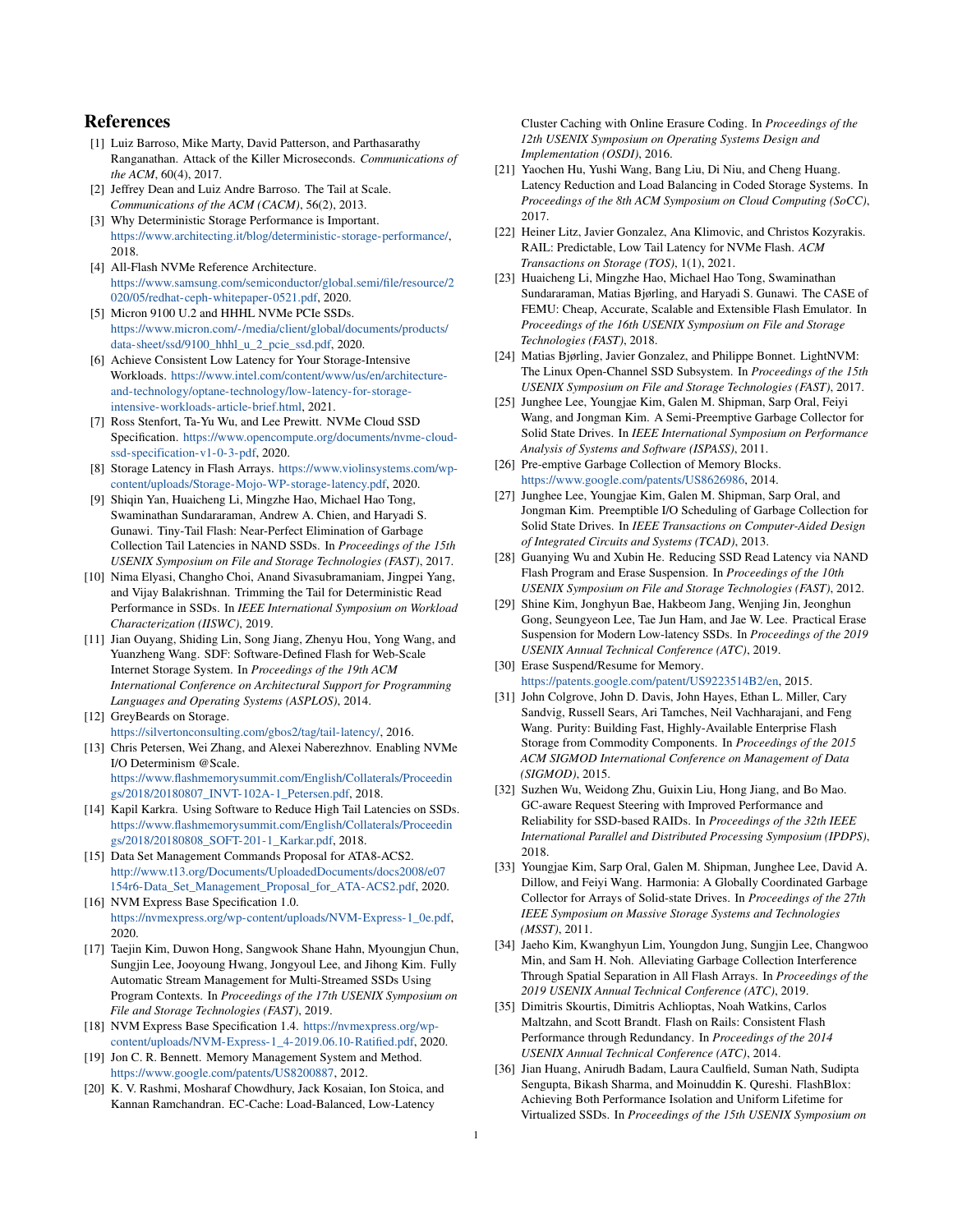*File and Storage Technologies (FAST)*, 2017.

- [37] Jaeho Kim, Donghee Lee, and Sam H. Noh. Towards SLO Complying SSDs Through OPS Isolation. In *Proceedings of the 13th USENIX Symposium on File and Storage Technologies (FAST)*, 2015.
- [38] Mingzhe Hao, Huaicheng Li, Michael Hao Tong, Chrisma Pakha, Riza O. Suminto, Cesar A. Stuardo, Andrew A. Chien, and Haryadi S. Gunawi. MittOS: Supporting Millisecond Tail Tolerance with Fast Rejecting SLO-Aware OS Interface. In *Proceedings of the 26th ACM Symposium on Operating Systems Principles (SOSP)*, 2017.
- [39] Chun-Yi Liu, Jagadish Kotra, Myoungsoo Jung, and Mahmut T. Kandemir. PEN: Design and Evaluation of Partial-Erase for 3D NAND-Based High Density SSDs. In *Proceedings of the 16th USENIX Symposium on File and Storage Technologies (FAST)*, 2018.
- [40] Michael Mesnier, Jason B. Akers, Feng Chen, and Tian Luo. Differentiated Storage Services. In *Proceedings of the 23rd ACM Symposium on Operating Systems Principles (SOSP)*, 2011.
- [41] George Amvrosiadis, Angela Demke Brown, and Ashvin Goel. Opportunistic storage maintenance. In *Proceedings of the 25th ACM Symposium on Operating Systems Principles (SOSP)*, 2015.
- [42] Jie Zhang, Miryeong Kwon, Donghyun Gouk, Sungjoon Koh, Changlim Lee, Mohammad Alian, Myoungjun Chun, Mahmut Taylan Kandemir, Nam Sung Kim, Jihong Kim, and Myoungsoo Jung. FlashShare: Punching Through Server Storage Stack from Kernel to Firmware for Ultra-Low Latency SSDs. In *Proceedings of the 13th USENIX Symposium on Operating Systems Design and Implementation (OSDI)*, 2018.
- [43] Chun-Yi Liu, Yunju Lee, Myoungsoo Jung, Mahmut Taylan Kandemir, and Wonil Choi. Prolonging 3D NAND SSD Lifetime via Read Latency Relaxation. In *Proceedings of the 26th ACM International Conference on Architectural Support for Programming Languages and Operating Systems (ASPLOS)*, 2021.
- [44] Katherine Missimer and Richard West. Partitioned Real-Time NAND Flash Storage. In *Proceedings of the 39th IEEE Real-Time Systems Symposium (RTSS)*, 2018.
- [45] Lalith Suresh, Marco Canini, Stefan Schmid, and Anja Feldmann. C3: Cutting Tail Latency in Cloud Data Stores via Adaptive Replica Selection. In *Proceedings of the 12th USENIX Symposium on Networked Systems Design and Implementation (NSDI)*, 2015.
- [46] Zhe Wu, Curtis Yu, and Harsha V. Madhyastha. CosTLO: Cost-Effective Redundancy for Lower Latency Variance on Cloud Storage Services. In *Proceedings of the 12th USENIX Symposium on Networked Systems Design and Implementation (NSDI)*, 2015.
- [47] Mingzhe Hao, Levent Toksoz, Nanqinqin Li, Edward Edberg Halim, Henry Hoffmann, and Haryadi S. Gunawi. LinnOS: Predictability on Unpredictable Flash Storage with a Light Neural Network. In *Proceedings of the 14th USENIX Symposium on Operating Systems Design and Implementation (OSDI)*, 2020.
- [48] Ji-Yong Shin, Mahesh Balakrishnan, Tudor Marian, and Hakim Weatherspoon. Gecko: Contention-Oblivious Disk Arrays for Cloud Storage. In *Proceedings of the 11th USENIX Symposium on File and Storage Technologies (FAST)*, 2013.
- [49] Youngjae Kim, Junghee Lee, Sarp Oral, David A. Dillow, Feiyi Wang, and Galen M. Shipman. Coordinating Garbage Collection for Arrays of Solid-State Drives. *IEEE Transactions on Computers (TC)*, 63(4), April 2014.
- [50] Adrian M. Caulfield, Laura M. Grupp, and Steven Swanson. Gordon: using flash memory to build fast, power-efficient clusters for data-intensive applications. In *Proceedings of the 14th ACM International Conference on Architectural Support for Programming Languages and Operating Systems (ASPLOS)*, 2009.
- [51] Feng Chen, Rubao Lee, and Xiaodong Zhang. Essential Roles of Exploiting Internal Parallelism of Flash Memory Based Solid State Drives in High-speed Data Processing. In *Proceedings of the 17th International Symposium on High Performance Computer Architecture (HPCA-17)*, 2011.
- [52] Myoungsoo Jung, Wonil Choi, Miryeong Kwon, Shekhar Srikantaiah, Joonhyuk Yoo, and Mahmut Kandemir. Design of a Host Interface Logic for GC-Free SSDs. *IEEE Transactions on Computer-Aided Design of Integrated Circuits and Systems (TCAD)*, 8(1), May 2019.
- [53] Ana Klimovic, Heiner Litz, and Christos Kozyrakis. ReFlex: Remote  $Flash \approx Local Flash$ . In *Proceedings of the 22nd ACM International Conference on Architectural Support for Programming Languages and Operating Systems (ASPLOS)*, 2017.
- [54] Tianyang Jiang, Guangyan Zhang, Zican Huang, Xiaosong Ma, Junyu Wei, Zhiyue Li, and Weimin Zheng. FusionRAID: Achieving Consistent Low Latency for Commodity SSD Arrays. In *Proceedings of the 19th USENIX Symposium on File and Storage Technologies (FAST)*, 2021.
- [55] Sudharsan Seshadri, Mark Gahagan, Sundaram Bhaskaran, Trevor Bunker, Arup De, Yanqin Jin, Yang Liu, and Steven Swanson. Willow: A User-Programmable SSD. In *Proceedings of the 11th USENIX Symposium on Operating Systems Design and Implementation (OSDI)*, 2014.
- [56] Sungjin Lee, Ming Liu, SangWoo Jun, Shuotao Xu, Jihong Kim, and Arvind. Application-Managed Flash. In *Proceedings of the 14th USENIX Symposium on File and Storage Technologies (FAST)*, 2016.
- [57] Yiying Zhang, Leo Prasath Arulraj, Andrea C. Arpaci-Dusseau, and Remzi H. Arpaci-Dusseau. De-indirection for Flash-based SSDs with Nameless Writes. In *Proceedings of the 10th USENIX Symposium on File and Storage Technologies (FAST)*, 2012.
- [58] Matias Bjørling, Abutalib Aghayev, Hans Holmberg, Aravind Ramesh, Damien Le Moal, Greg R. Ganger, and George Amvrosiadis. ZNS: Avoiding the Block Interface Tax for Flash-based SSDs. In *Proceedings of the 2021 USENIX Annual Technical Conference (ATC)*, 2021.
- [59] Amy Tai, Igor Smolyar, Michael Wei, and Dan Tsafrir. Optimizing Storage Performance with Calibrated Interrupts. In *Proceedings of the 15th USENIX Symposium on Operating Systems Design and Implementation (OSDI)*, 2021.
- [60] Miryeong Kwon, Donghyun Gouk, Changrim Lee, Byounggeun Kim, Jooyoung Hwang, and Myoungsoo Jung. DC-Store: Eliminating Noisy Neighbor Containers using Deterministic I/O Performance and Resource Isolation. In *Proceedings of the 18th USENIX Symposium on File and Storage Technologies (FAST)*, 2020.
- [61] Redundant Array of Independent NAND for a Three-dimensional Memory Array.

https://patents.google.com/patent/US20170249211A1/en, 2019.

- [62] Martin Maas, Krste Asanovic, Tim Harris, and John Kubiatowicz. Taurus: A Holistic Language Runtime System for Coordinating Distributed Managed-Language Applications. In *Proceedings of the 21st ACM International Conference on Architectural Support for Programming Languages and Operating Systems (ASPLOS)*, 2016.
- [63] Martin Maas, Tim Harris, Krste Asanovic, and John Kubiatowicz. Trash Day: Coordinating Garbage Collection in Distributed Systems. In *Proceedings of the 15th Workshop on Hot Topics in Operating Systems (HotOS XV)*, 2015.
- [64] Joonsung Kim, Pyeongsu Park, Jaehyung Ahn, Jihun Kim, Jong Kim, and Jangwoo Kim. SSDcheck: Timely and Accurate Prediction of Irregular Behaviors in Black-Box SSDs. In *51st Annual IEEE/ACM International Symposium on Microarchitecture (MICRO-51)*, 2018.
- [65] What's the State of DWPD? Endurance in Industry Leading Enterprise SSDs. http://www.storagesearch.com/dwpd.html, 2020.
- [66] Speeds, Feeds and Needs Understanding SSD Endurance. https://blog.westerndigital.com/ssd-endurance-speeds-feeds-needs/, 2015.
- [67] Non-Volatile Random-Access Memory. https://en.wikipedia.org/wiki/Non-volatile\_random-access\_memory, 2021.
- [68] Intel Optane Persistent Memory (PMem). https://www.intel.com/content/www/us/en/architecture-and-